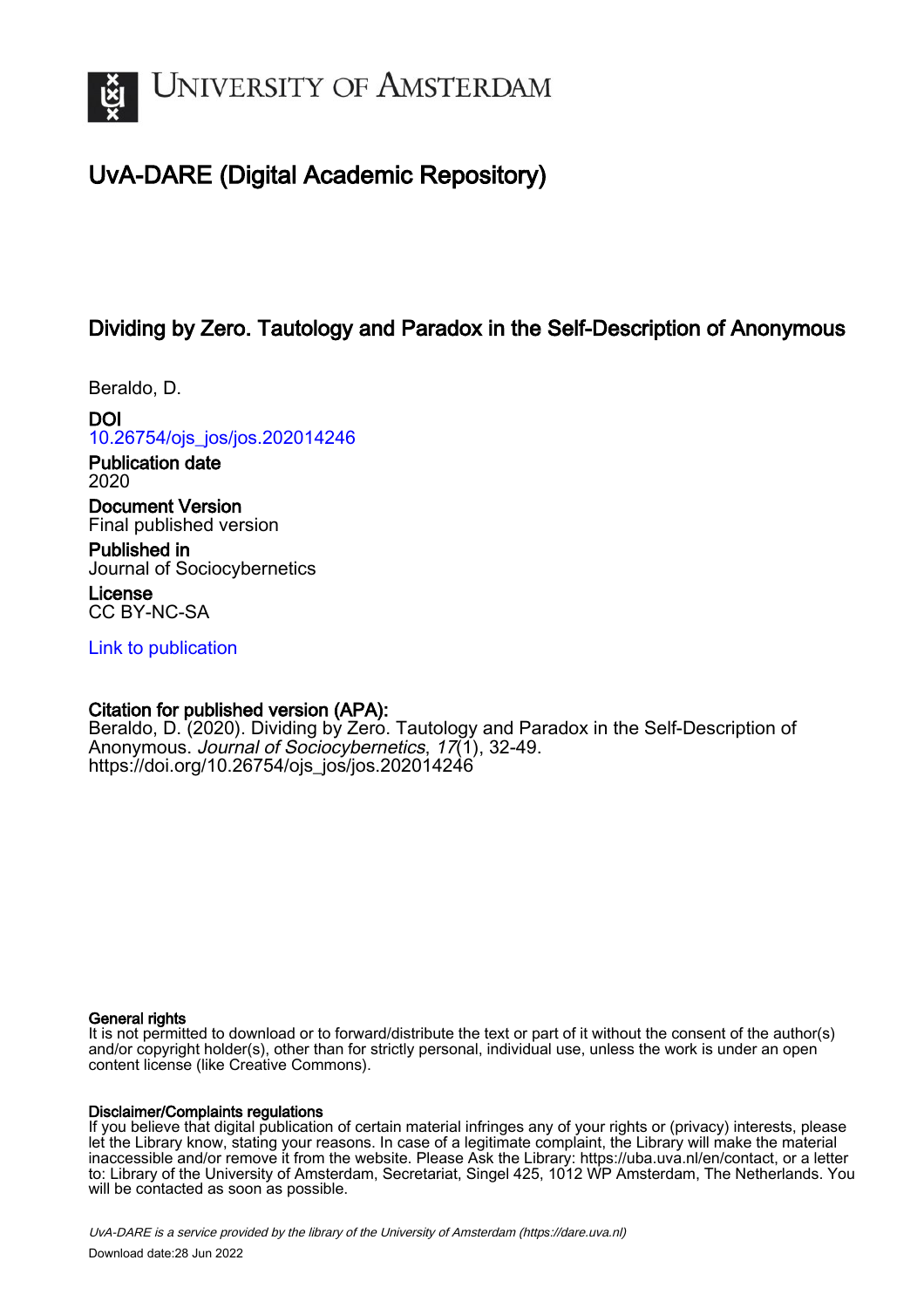

**Journal of Sociocybernetics ISSN 1607-8667**

ORIGINAL ARTICLE

# **Dividing by Zero. Tautology and Paradox in the Self-Descriptions of Anonymous**

Davide Beraldo

University of Amsterdam

*This paper engages with the loosely bounded, ill-defined Anonymous movement, in order to develop a theoretical reflection on the process of self-reference within contemporary collectives. It is grounded on a socio-cybernetic* framework and builds on a computationallly-assisted interpretative analysis of a huge dataset of Facebook posts related *to Anonymous' self-descriptions. As selected examples show, Anonymous results inherently contradictory. Its* boundaries are radically contingent and performative, to the extent that it is impossible to distinguish the authentic *from the inauthentic. The collective defines itself as ontologically multiple and radically anti-essentialist. Moreover, whereas Anonymous' actions are systematically contradictory, Anonymous self-descriptions, relying on arguments mirroring poststructuralist theories, can only be tautologically or paradoxically expressed. Building on Luhmann's* claim that the reproduction of modern societies depends on concealing their self-referential foundations, the conclusion argues that Anonymous, by embracing its own constitutive paradox, pushes the process of autopoiesis to a new, *radically recursive logic, departing in this even from recent theorizations on reflexivity.*

url: https://papiro.unizar.es/ojs/index.php/rc51-jos/article/view/4246

''''Everything said is said by an observer' an

observer said' an observer said' an observer said'

(variation on Maturana and Varela, *Autopoiesis and Cognition: The Realization of the Living,* 1980, p. 8*)*

### **1. Introduction**

⎯⎯⎯⎯⎯⎯⎯⎯⎯⎯⎯

Anonymous, a loosely associated network of online contention (Coleman, 2015; Olson, 2013), presents a multifaceted personality. Despite being closely tied to an emergent 'geek culture' associated with hackers, tech-savvies and creatives (Coleman, 2013), radically different political (and non-political) worldviews coexist behind its mask (C. Fuchs, 2013). Over the years, while alternating phases of concentration and diffusion (Uitermark, 2017), Anonymous has nonetheless maintained a substantial, however fluid, organizational identity (Dobusch & Schoeneborn, 2015). How can this

Corresponding author: Davide Beraldo; e-mail: d.beraldo@uva.nl

Journal of Sociocybernetics 16(1) 2020 COCTENTIONS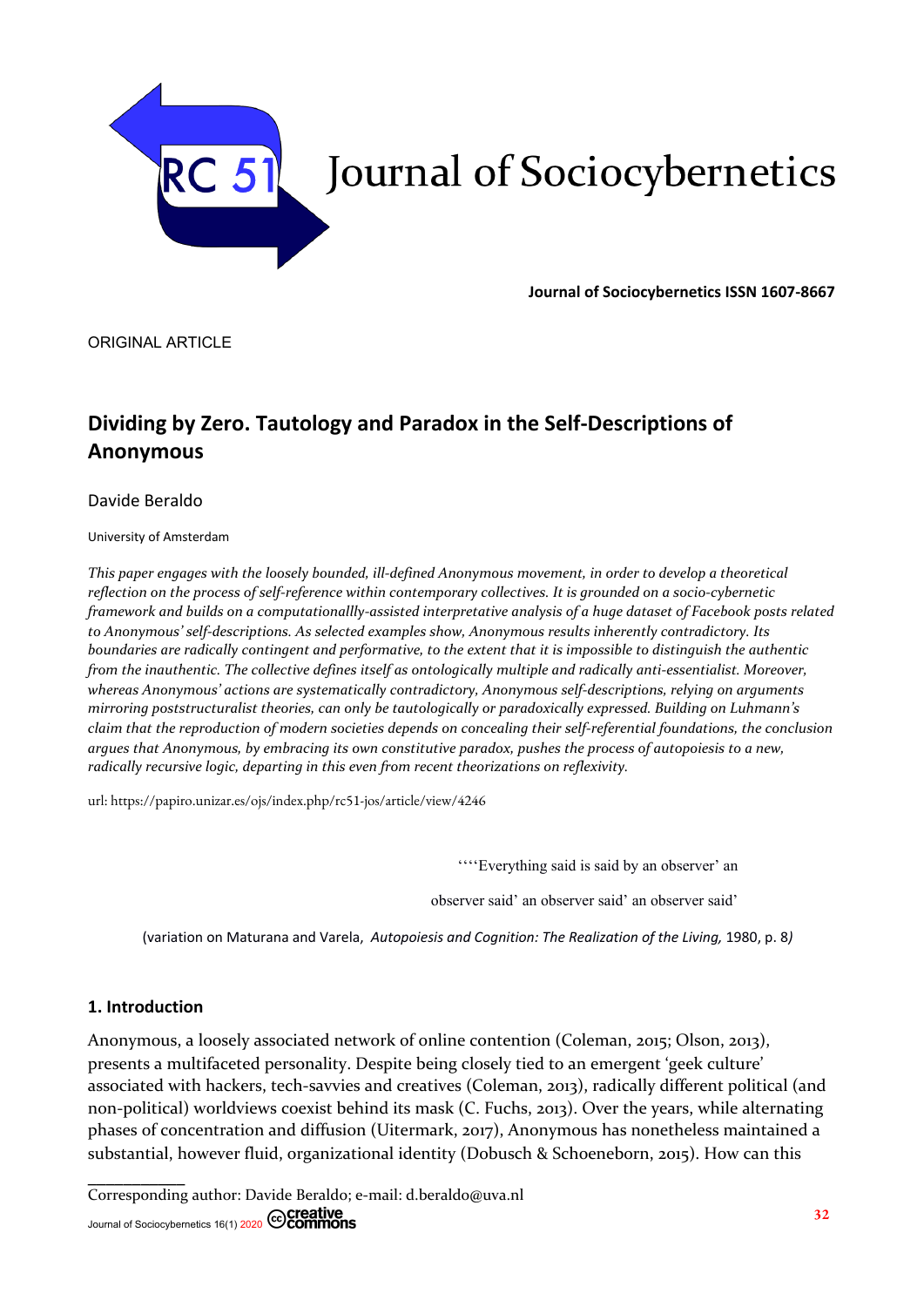highly contradictory, unstable and conflictual system reproduce itself as a distinct and recognizable entity, instead of splitting, jeopardizing or imploding under the push of its several 'schismogenetic' tendencies? This paper tries to solve this puzzle by investigating Anonymous' self-descriptions building on a second-order cybernetic framework (Bateson, 1972; Luhmann, 1995; Maturana & Varela, 1991). The central claim is that Anonymous' relation with complexity is key to understanding its reproduction beyond contradictions: by embracing its own structural paradox at the level of the semantics, instead of resolving it as social systems are generally required to (Luhmann, 1988; Schoeneborn, 2011), Anonymous manages to be 'radically recursive' (Rosen, 2004); in this, the collective seems to depart even from the radically reflexive models typically associated with late modernity (Beck et al., 1994; Dean, 2009; Melucci, 1996).

Evolutionary unpredictability, ideological diversity, and structural complexity are common features of contemporary digitally-networked, 'multitudinous' movements (Bennett & Segerberg, 2012; Chesters & Welsh, 2005; Monterde et al., 2015); nonetheless, Anonymous stands out because, in spite of manifesting all these characteristics to an extreme extent, it managed to reproduce a recognizable organizational identity for more than a dozen years. Hence, it provides a quasi-idealtypical case through which to reflect on identity formation and systemic reproduction under the paradoxical conditions fostered by digital communication.

The paper is structured as follow. A theoretical section briefly introduces key notions of second-order cybernetics and highlight the puzzle posed by Anonymous. A methodological section explains the rationale of adopting Facebook's data to point out key-aspects of Anonymous' semantics and self-descriptions. By means of few illustrative examples, the following section demonstrates how Anonymous is marked with systematic contradiction. Further material illustrates the continuously performative and radically contingent character of Anonymous' boundaries production, from which descends the impossibility of discerning between the Anonymous-original and the Anonymous-copy. Subsequently, paradigmatic declarations on Anonymous' nature and definition demonstrates how its anti-foundational and anti-essential traits are sometimes overtly represented, rather than concealed, in its semantics. Departing from the observation that complexity is already unveiled by Anonymous' own self-descriptions, the conclusion moves forward arguing that Anonymous represents a fringe social formation, one that recursively reproduces itself by abstracting a meta-layer of self-descriptions on a higher degree of abstraction than that of classical (modern) social systems. This model seems to deviate even from recent theorization on reflexivity (Beck, Giddens, & Lash, 1994; Chesters & Welsh, 2005; Dean, 2009; Melucci, 1996). In order to mark this departure, a distinction between 'radical reflexivity' (i.e. a form of self-referentiality that integrates a system through the continuous synthesis of new definitions) and 'radical recursivity' (i.e. a form of self-referentiality that integrates a system through the continuous abstraction of new meta-levels) is proposed, arguing that the latter is better-suited at capturing the peculiar self-referential logic foregrounded by Anonymous' autopoiesis.

### **2. Self-reference in Anonymous**

It is extremely challenging to grasp Anonymous' ontological status, which is somewhere in between categories such as movement, network, swarm and multitude (Wiedemann, 2014). In this paper, the question of 'what is Anonymous' is set aside, and the focus is on 'who is Anonymous' instead, as an entry-way to assess its surprising capacity to reproduce its organizational identity (i.e. its persistence as a recognizable functional system) besides its fundamental contradictions. Coherently with a cybernetic / systemic approach, Anonymous is conceptualized here as a system that communicatively self-reproduces its distinction from the environment (who is not Anonymous),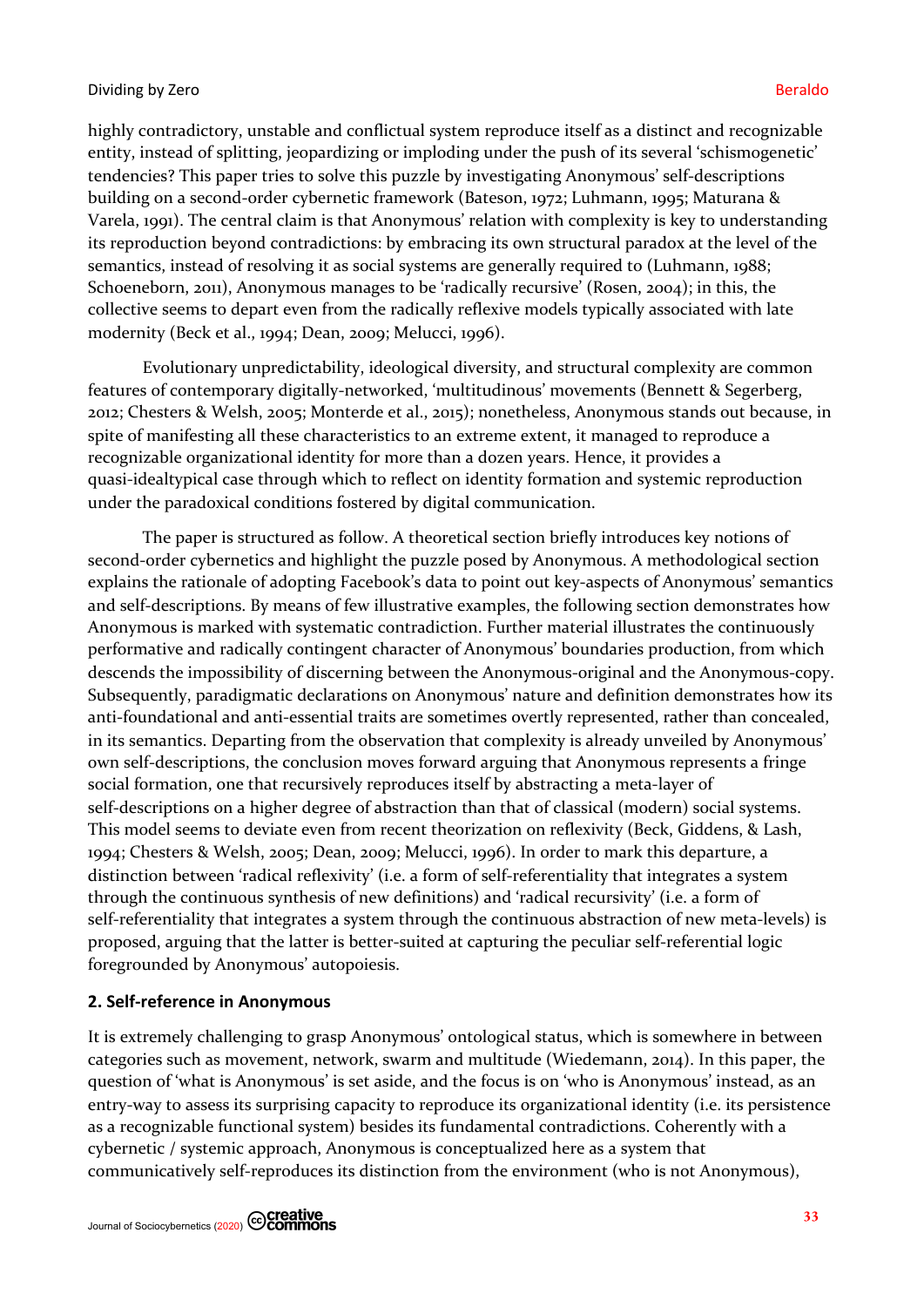realizing its autopoiesis through the deployment of a number of constitutive self-descriptions (Luhmann, 1988, 1995). Considering its radical fluidity and its nature of (mostly) online-only phenomenon, Anonymous represents a radical case from where to understand organization as an outcome of communication systems (Dobusch & Schoeneborn, 2015; Kavada, 2015; Schoeneborn, 2011).

Autopoiesis is the capacity of systems to self-produce their organizational identity (Maturana & Varela, 1991); this capacity depends on the self-referential (recursive) character of these systems: the rules of interaction among the elements of a system incorporate the conditions for the reproduction of the system as a whole. Conversely, schismogenesis is the self-sustained process that leads to the progressive differentiation of a system into more and more autonomous subsystems and that, if not counterbalanced, ultimately leads the system to fall apart (Bateson, 1972). The autopoiesis of social system, according to Luhmann, is realized by self-observations (i.e. self-referential distinctions the system makes between the system itself and its outside) operating in the domain of communication (Luhmann, 1992). Self-descriptions, more in particular, are the set of self-referential observations of social systems upon which their reproduction critically depends. These self-descriptions, responsible for defining the identity of a social system, can only be expressed on a fundamental level as tautologies or as paradoxes (Luhmann, 1988). However, 'modern society does not admit that its self-description faces a problem of tautology or paradox' (Luhmann, 1988, p. 28); thus, recursive self-descriptions need to be 'detautologized' and/or 'deparadoxified' so as to 'offer specific descriptions of society and recommend particular programs for actions' (Luhmann, 1988, p. 32). Ideologies, specifically, represent the development of self-descriptions in non-recursive self-observations, hiding their original tautological or paradoxical (thus, self-referential / recursive) character.

The contradictory traits of Anonymous should be expected to act as a catalyst for schismogenesis. While recognizing themselves as part of the same systemic entity, different Anonymous branches are aware of embracing contrasting causes and ideologies; this can generate incompatible self-observations and, as clear from the sections below, the impossibility to resolve the self-referential character of Anonymous' definitions. We would then expect each of the different branches to develop its own self-definition and, in perspective, its own distinct identity. To the contrary, Anonymous manifests a persistent counter-schismogenetic property by preserving, instead of developing, the self-referential character of its descriptions: contradiction is maintained and (on another level) resolved into paradox, thus affording autopoiesis rather than contributing to schismogenesis. By refusing to detautologize or deparadoxize its self-descriptions, Anonymous embraces what we can call, after Rosen (2004), 'radical recursion', a form of recursivity that 'goes all the way down', in that the self-referential nature of the system is explicitly incorporated in its semantics instead of concealed, thus generating a further meta-level of abstraction. Whereas in reflexive collectives identity is continuously reconstructed as a synthesis of heterogeneous, interactive positions (Chesters & Welsh, 2005; Melucci, 1996), and in a context where the exacerbation of reflexivity is said to generate endless loops of questioning and doubts (Dean, 2009; Mumby, 2016), Anonymous should be interpreted instead as radically recursive, in that it abstracts a meta-level of self-definitions doing away with the need for any reflexive synthesis. By anticipating its own 'schizophrenic' character, that is to say by refusing to stabilize its identity so as to escape any apparatus of capture (Deleuze & Guattari, 1987), the conditions of Anonymous' dismantling are turned into the paradoxical conditions of its tautological reproduction.

### **3. Investigating Anonymous' Semantics on Facebook**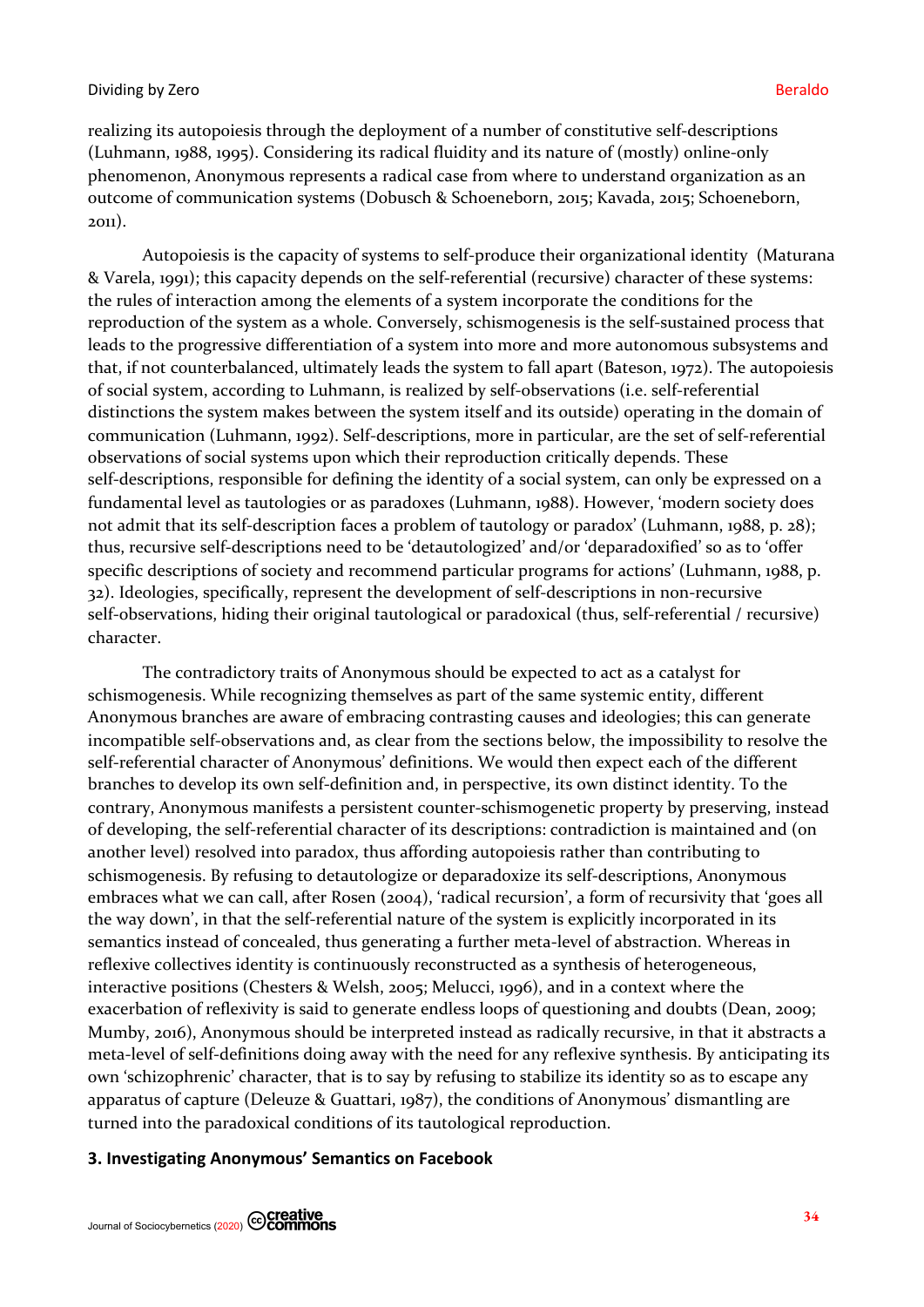Following perspectives that understand organization as an inherently communicative phenomenon (Luhmann, 1992; Schoeneborn, 2011), the above mentioned questions are answered looking at textual data produced by Anons. Inspired by interpretative content analysis (Ahuvia, 2001) and semantics analysis a(Andersen, 2011), the research turned to Facebook as a repository of data, using Facebook's API as an extraction tool to collect textual data from public pages (Rieder et al., 2015).

In operative terms, this paper investigates Anonymous by looking at digital traces related to textual self-descriptions, focusing on three levels of definitions: examples of goals, political orientations and worldviews displayed in Anonymous' discourse (ostensive definition); the production of the boundaries between authentic/inauthentic utilizations of the Anonymous' identity (extensional definition); and claims on the essence and ontological status of the collective (intensional definition). Consequently, the following sub-questions are posed: a) Who is Anonymous? In the sense of: Which orientations, ideologies, goals lie behind the adoption of the label 'Anonymous'? b) Who is Anonymous? In the sense of: Which criteria make an individual or collective actor an (in)authentic member of Anonymous? c) Who is Anonymous? In the sense of: What are the defining elements of Anonymous' essence?

The choice to focus on such a 'nonymous' medium like Facebook might sound at odds with the very nature of Anonymous. However, there are both substantial and convenience reasons to justify this operative choice. Firstly, and most importantly, Facebook pages were the most reasonable choice as the goal of this research was to focus on self-descriptions, in that they provide a historical repository of textual data, often in the form of pages administrators representing the group towards the readers and of the subsequent reactions of user participating in the page; other relevant platforms more typically associated with Anonymous, such as IRC channels or Twitter, would be better suited to study other aspects such as decision-making or structural relations among different branches. Secondly, whereas Anonymous originated on more obscure corners on the Web such as 4chan and IRC channels, its social media presence became stunning together with its popularization brought by mainstream media coverage; this is confirmed by the results of this study, as the iterative crawling procedure employed retrieved almost 6 thousands pages, many of which with a substantial following (the top 10 pages exceeds 100,000 likes). Thirdly, at the time of this research, Facebook APIs allowed for the large-scale and far-reaching data collection required by the overall research project, thus providing a strong point in terms of research pragmatism.

The data collection consisted of three main steps: first, a set of Facebook pages related to Anonymous was collected; second, the network of 'like' relationships between these and toward other pages was built; and third, the posts, comments and replies contained in these pages were stored in a database for textual analysis. The selection of pages thus exploited an iterative crawling procedure. Facebook's Graph API was pulled for pages containing the keyword 'anonymous', which resulted in the retrieval of 500 pages. Starting from this seeding sample, the API was queried to get 25 pages that were 'liked' by each of the pages previously obtained, retaining all the pages containing the sub-string 'anon' within their name. In this way, it was possible to expand the initial sample. The procedure just described was reiterated until the query did not return any new pages containing the substring 'anon' within its name. Subsequently, the list of pages was manually checked to filter out anything obviously off-topic. In so doing, a list of 5,777 Facebook pages relating to Anonymous was obtained.

Facebook pages are commonly articulated around content posted by page administrators or users liking the page, often generating chains of comments. This provides access to a vast amount of textual data. Facebook's Graph API was subsequently interrogated to retrieve posts, comments and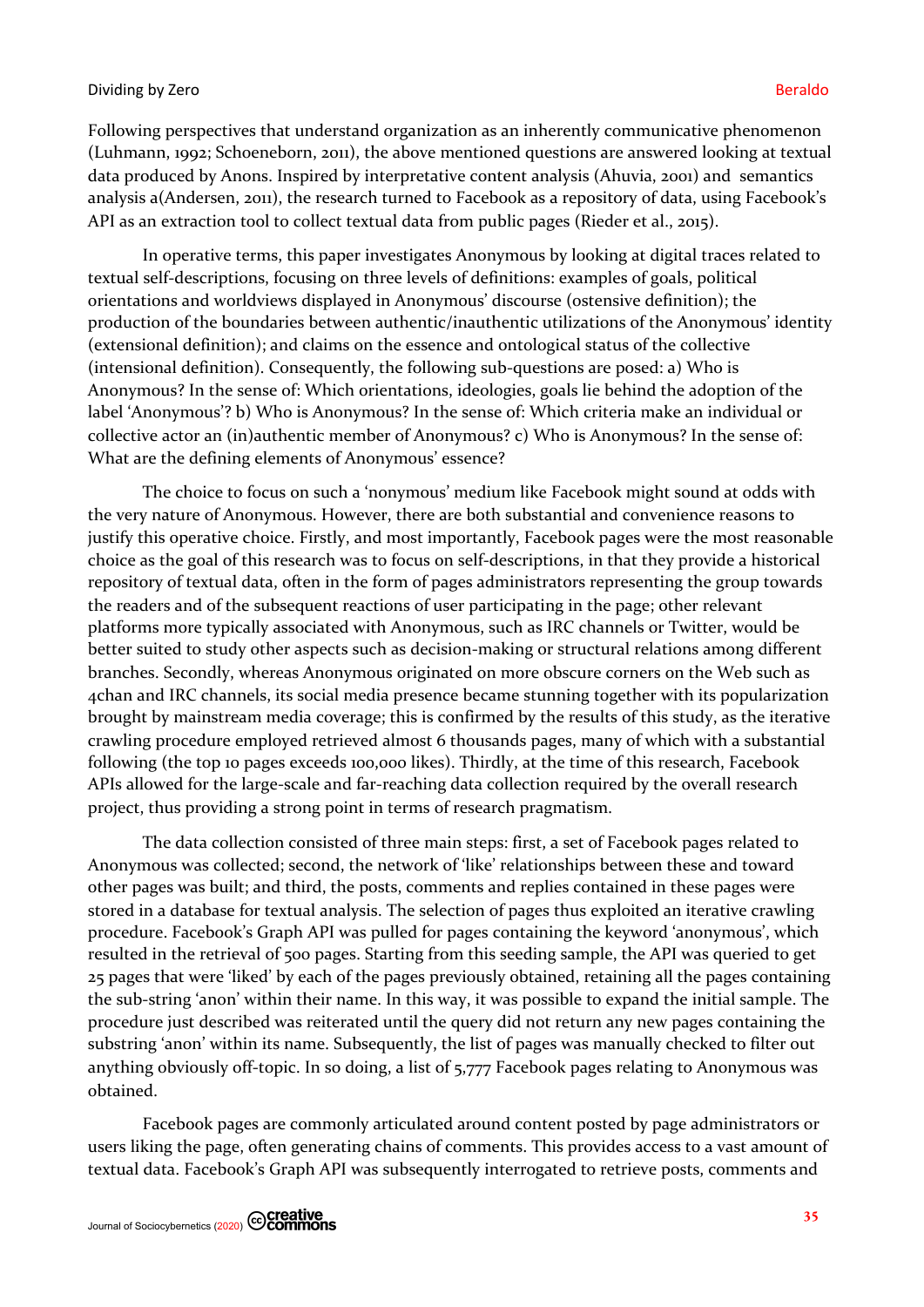replies associated with the list of Anonymous pages collected. Queries were run between February and March 2016, and thus reflect the state of Anonymous' presence on Facebook at that time. A total of 1,328,714 strings of text were consequently collected, spanning between November 2008 and April 2016. This massive corpus has been queried with an iterative interpretative procedure to identify traces of collective self-descriptions, following a logic of purposive sampling (Palys, 2008). Posts and comments deemed particularly useful for illustrating the argument are reported in the respective section.

The selection of the empirical material presents obvious limitations in terms of representativity of Anonymous as a whole; however, the goal of this paper is conceptual. Whereas Anonymous' organization is realized in several settings other than Facebook, the excerpts reported here are selected examples of recurrent self-descriptions that point out the relevance of (explicit) paradoxes and tautologies.

The following sections interpret the textual data retrieved from Anonymous' Facebook pages as traces of Anonymous self-descriptions, showing how, by incorporating complex ontological statements within its own semantics, Anonymous exploits its radically recursive character to transform contradiction into paradox, thus turning schismogenetic factors into a source of autopoiesis.

### **4. Who Is Anonymous? Contradictory Orientations**

Before initiating a systematic collection of Facebook pages through API calls, the investigation started with a phenomenological exploration of Anonymous, exploiting Facebook's recommender algorithm. A Facebook user was created for the purpose, without any previous 'like' experience, and the strategy was simply to input the term 'anonymous' in the search bar and scroll through the suggested results, liking every single page bearing reference to Anonymous. The result was a Facebook feed characterized by a cacophonic stream, in which reports on leaks against authoritarian governments alternated with alleged evidence on the involvement of Prince Andrew, Duke of York, in a ritualistic pedophile ring; Islamist propaganda against Jewish people and the so-called 'Holocaust-industry' was followed by reports on the supposedly miraculous effects of Marijuana on brain tumors; and information on privacy loopholes in the latest Android update coexisted with claims of proved contact between major world governments and alien entities.

Anonymous nowadays makes an appearance in almost every critical political scenario. Wherever and whenever people take to the streets to protest against corruption, abuses or misconduct of all sorts perpetrated by a government of any color, there is a good chance that one or multiple Anonymous operations will pop up. Taking 2013 Ukraine crisis as a test case, it is evident that the Anonymous label was taken up both in support of the 'legitimate revolt of the Ukrainian people against the corrupted puppets led by Moscow' and to 'fight back against the NATO-backed para-fascist coup'. It is worth to stress that this is only one among the several analogous examples of plainly contradictory positions taken up by Anonymous in relation to major geopolitical issues. The following opposing declarations, both claiming to represent Anonymous' voice on the issue, are paradigmatic of this trait:

Greetings Citizens of the World, We are Anonymous Ukraine. […] The people of Ukraine do not want European Union integration. The people of Ukraine do not want NATO on their territory. The people of Ukraine voted for President Yanukovich to lead them in fair and just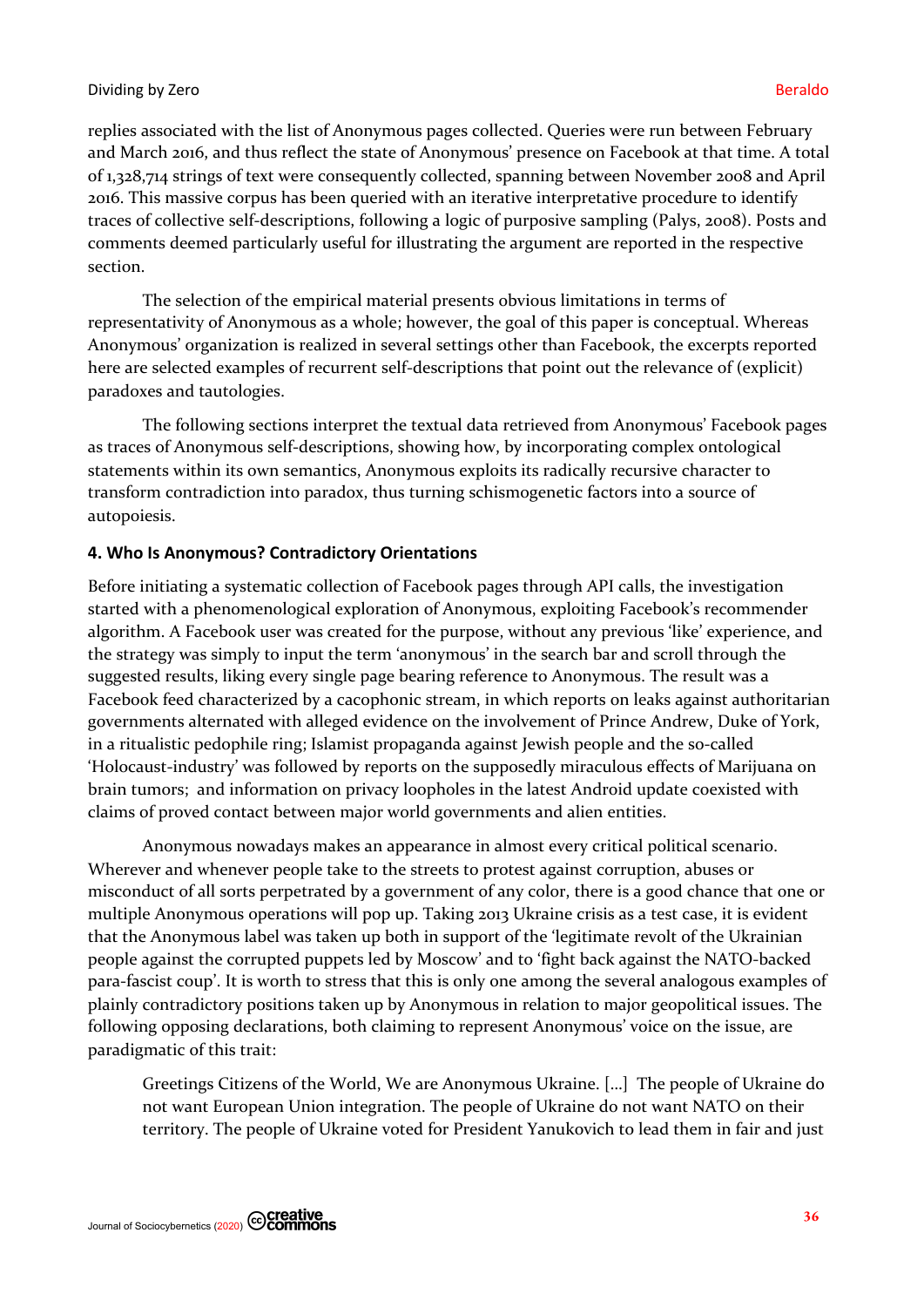democratic elections. The people of Ukraine plea to the President and to Russia for help in stopping the siege of Ukraine by Nazi thugs and murderous gangs.

(page name: Anonymousarmy, page ID: 444851598955819, post ID: 701338436555383, date: 10 March 2014)

To People of the Ukraine, we are anonymous. To politicians, police, and the government of Ukraine as an entity, Anonymous, is watching the revolution in your country unfold. We are paying close attention to the brutal & barbaric police suppression with which these demonstrations are met, with ever growing concern and rising anger. […] When President Viktor Yanukovych caved in to pressure from Russia and abandoned the EU agreement a week before it was to be signed, he showed contempt for Ukrainian voters and a craven inability to stand up for himself, his government, or the democracy he claims to represent.

(page name: Anonymous - EU Bulgaria, page ID: 422706107791268, post ID: 612201268841750, date: 6 December 2013)

Anonymous generally professes itself as beyond conventional ideologies, and as an alternative to any political party or candidate. As Anons themselves put it:

THE IDEOLOGY OF ANONYMOUS: Anonymous does not have a political agenda and no political ideology party. ANONYMOUS HAS MORAL IDEOLOGIES: The moral ideologies are freedom

(page name: Anonymous #OpStopCorruption; page ID: 172486642949943; post ID: 284396548425618L, date: 5 November 2014)

The concrete adoption of the Anonymous identity, however, often contravenes this rule. Anonymous, implicitly or explicitly, does take sides on political issues. Scanning the list of pages, indeed, we find a vast array of references to specific political ideologies such as anarchism, libertarianism and communism. Whereas some European branches of Anonymous openly adhere to a clearly left-wing declination of anarchism (engaging with traditional leftist issues such as anti-fascism, migration rights and anti-capitalism), in the United States Anonymous has also become intertwined with the well-established right-wing libertarian culture associated with the patriotic activism of the so-called 'militia movement'. These two movements share concerns about intrusive governments and big corporations, though their world vision could not be more divergent. An interesting case is that of 'Anonymous Patriots', juxtaposing the symbolism of Anonymous with themes associated with a strong American nationalistic rhetoric, for example the right of individuals to arm themselves to defend their properties, the fear of a socialist degeneration of US big government, and the call to stop a migrant invasion.

Whereas the notion of identity is often associated with homogeneity and coherence, constructivist perspectives on collective identity specify that identity is to be understood as the dynamic outcome of negotiation and even conflict (Melucci, 1996). Many recent social movements present an highly heterogeneous character, which led some scholars to question their status of 'collectives' (Bennett & Segerberg, 2012; McDonald, 2006). Nonetheless, if we understand the construction of a collective as an inherently communicative process (Kavada, 2015; Schoeneborn, 2011), we cannot but conclude that Anonymous does possess an element of organizational identity (Dobusch & Schoeneborn, 2015). Its boundaries, indeed, are continuously reproduced: implicitly, in terms of the standardized adoption of strong identity markers (the name Anonymous, its symbolism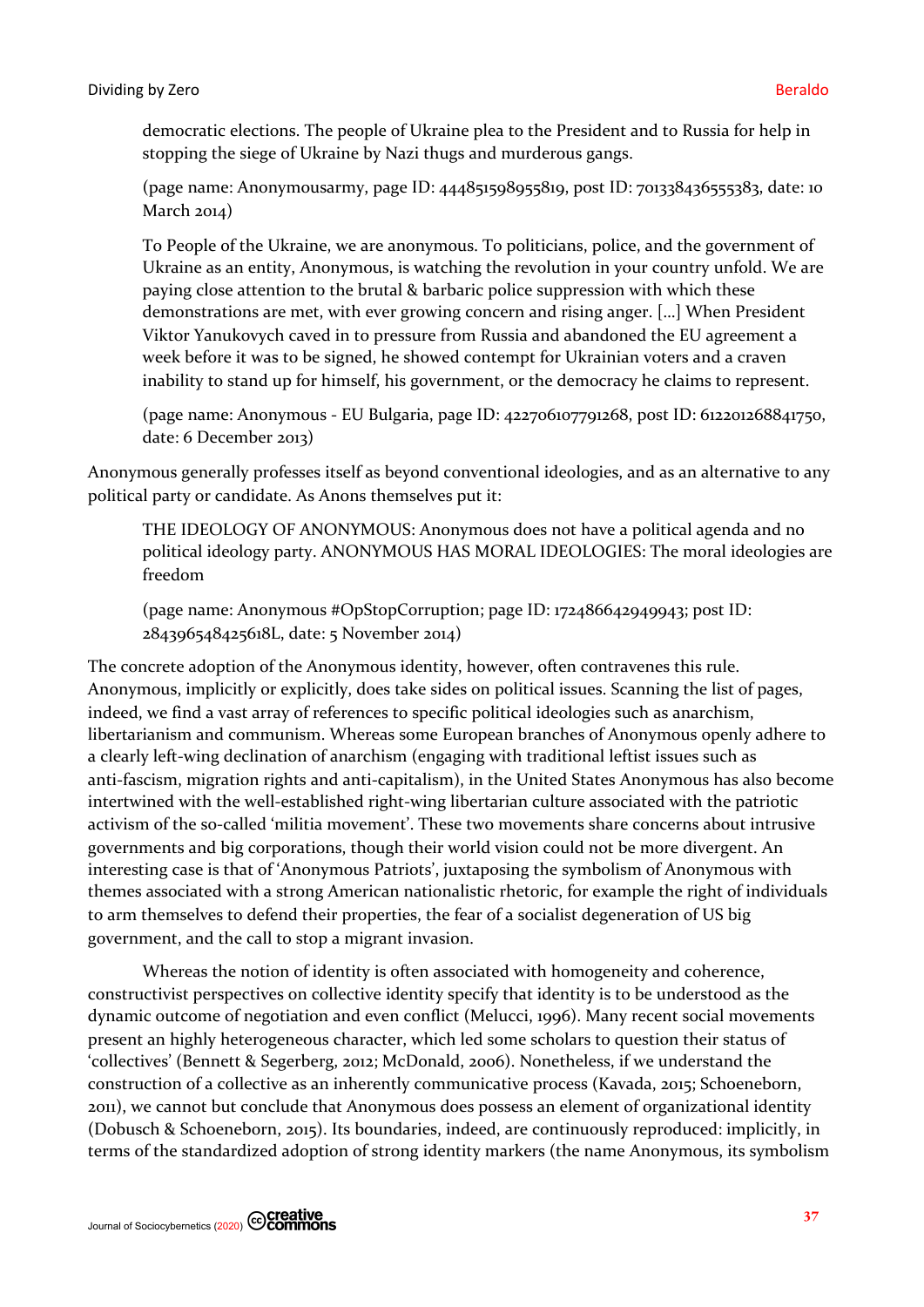and its slogans); and explicitly, in so far as certain definitions of who is Anonymous and who is not are frequently produced. Whereas this section has illustrated how an ostensive definition of Anonymous, one based on illustrating a number of illustrative examples, is deemed to fail, the following section focuses on the extensive definitions associated with what, according to participants, makes certain actors or actions 'authentic' expressions of Anonymous.

# **5.** *Who* **Is Anonymous? Controversies of (In)authenticity**

This section focuses on the recurrent controversies present in the corpus, connected with the question of who – individual or collective actor – is 'really Anonymous' and can thus legitimately claim its identity. This means observing cases of discursive production of the boundaries of Anonymous.

Chronologically speaking, the first and most evident line of division is that between the original 'lulz' character of earlier Anonymous activity and the subsequent emergence and prevalence of political activism. The distinction between the political and the irreverent uses of the Anonymous label often accompanies inauthenticity claims.

There is nothing political in what we do, we do it for the lulz anything else is just fail.

(page name: Anonymous; page ID: 389916374410483; post ID: 3928809; 5 July 2013)

This is the real anon. All the newfags that don't comprehend this; GTFO off this anon page, go like one of the newfag pages. […] the only thing not legit is anon in it's current form.

(page name: Anonymous; page ID: 149062061842666; post ID: 3058652; date: 29 July 2012)

The modalities in which an Anonymous operation emerges are most likely multiple; however there is a distinctive model of decision making in line with the idea of Anonymous as an affinity group with an orientation which can be redirected according to contingent factors. The legitimacy of an appropriation, as the following statement makes explicit, depends on whether Anons agree among themselves that the appropriation is legitimate.

anyone can launch a new ideological message or campaign under the banner of ANONYMOUS. Anyone can take up a leading role in the spreading of the ANON-consciousness. Whether or not these appropriations are legitimate is decided by the rest of the internet citizenry. […] if the people do not agree with these actions, then these actions are - by definition - not undertaken by ANONYMOUS.

(page name: We need Anonymous; page ID: 24093564934013; post ID: 41353201867745; date: 22 May 2012)

Disagreements, however, are the norm rather than the exception. This often leads Anons to admit that 'Anonymous is not unanimous': Anons can disagree among themselves, and there is no need for Anonymous to have a coherent opinion.

its called Anonymous not unanimous the amount of infighting amongst anons would make you question if there were even a group to begin with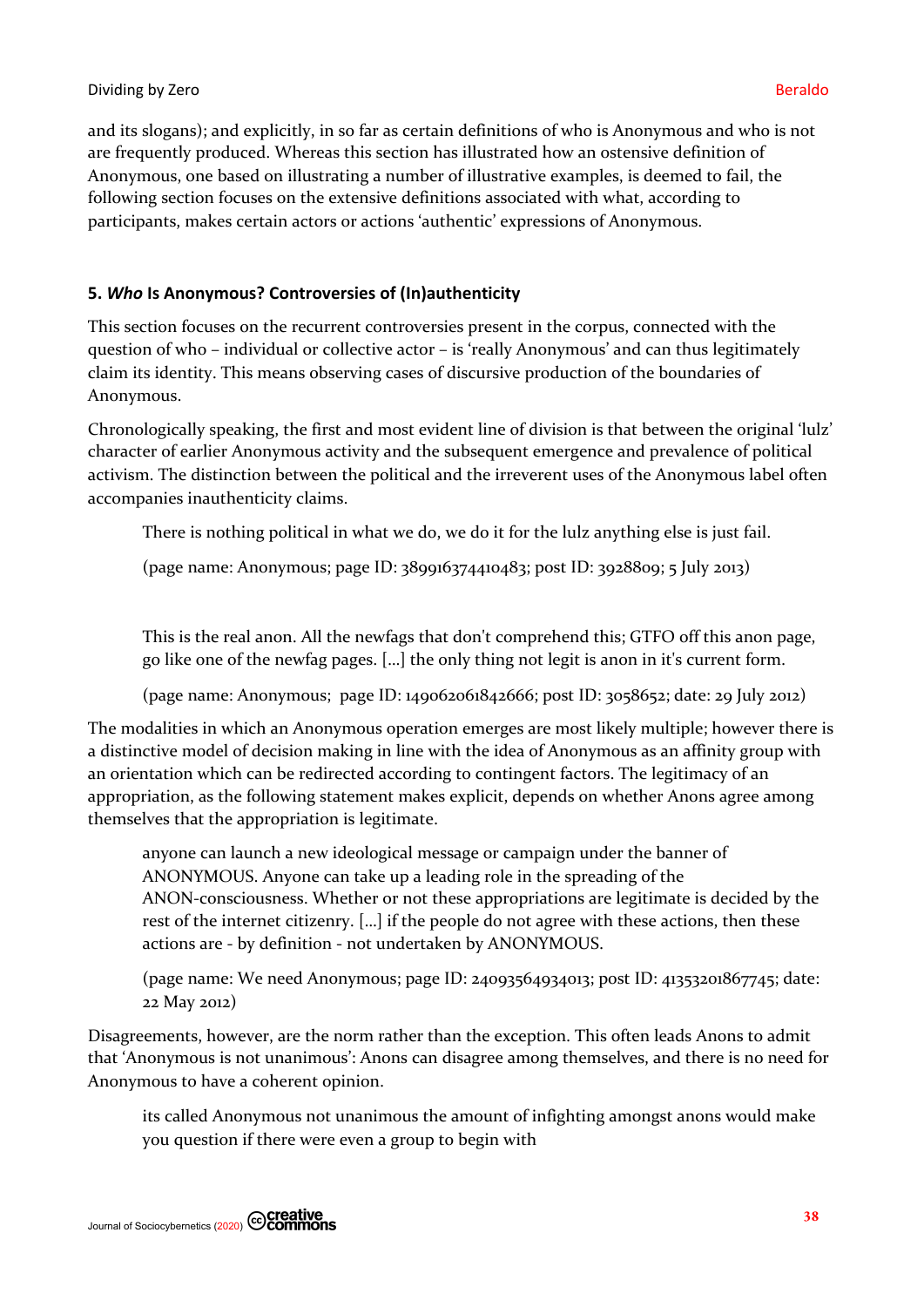(page name: Anonymous; page ID: 625777917578158; post ID: 625821524240464; date: 27 February 2016)

This gives Anonymous the peculiar ability to reproduce itself as many things at once, escaping attempts of annihilation perpetrated by its enemies

Anonymous constantly evolves and changes to how people want it to be. In the end, Anonymous can only be constructed or dismantled within our own imagination, not through arrests and/or threats.

(page name: Anonymous College of Hacktivism; page ID: 19163062091025; post ID: 441657; date: 27 August 2013)

Fascinated by its growing popularity, but confused by its shady nature, a number of people manifest their intention to embrace Anonymous' cause and thus ask the crucial question: how can I join Anonymous?As often explained by Anons, however, there is no such a thing as a membership of Anonymous.

You can not join Anonymous. Nobody can join Anonymous. Anonymous is not an organization. Nobody can speak for Anonymous. Nobody could say: you are in, or you are out. Do you still want to join Anonymous? Well, you are in if you want to.

(page name: Anonymous Germany; page ID: 201170586586592; post ID: 129862327089030; date: 9 May 2011)

Nonetheless, websites and Facebook pages often present instructions on how to get into the 'hive'. A widespread, general-purpose operation, #OpAnonBlood, states its mission to be the creation of protocols and procedures to introduce interested people into the logic and practices of Anonymous.

Despite the existence of 'inauthenticity claims' as a constant, Anons often state that everyone can be Anonymous – or even that no one is Anonymous.

Anonymous does not have members or leaders. there is no way to get into Anonymous. Anyone who believes in the motto is Anonymous. Period.

(page name: Anonymous; page ID: 22011355801277; post ID: 381097; date: 28 December 2011)

anonymous is no one. anonymous is everyone.

(page name: We need Anonymous; page ID: 24093564934013; post ID: 48945605441421; date: 29 June 2012)

The criteria occasionally mentioned for defining who is part of Anonymous are extremely general, allowing for potentially anybody, without any predefined characteristic, to identify as part of the family.

There is no group to join, If ur questioning a corrupt government. .u r legion. ..if u defend the defenseless. .u r legion. ..if u still have a heart and soul ..u r legion..if u believe in a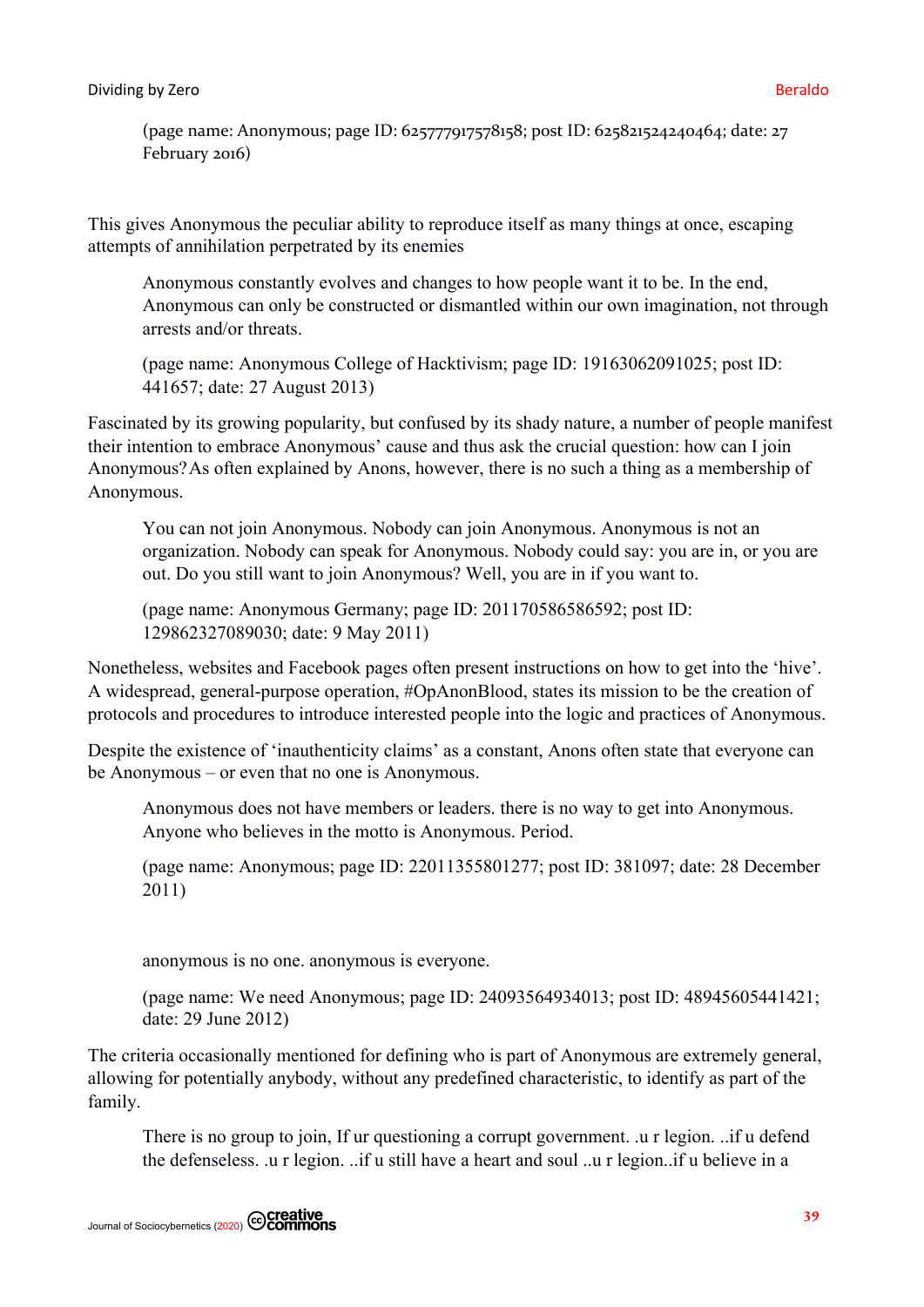better world..u r legion. .if u talk to others about ur doubts. .u r legion..no joining a club. .or following a leader..for u r the club...and the leader...anonymous is an idea..and u cant kill an idea. EXPECT US.

(page name: Anonymous Germany; page ID: 20117058658659; post ID: 12986232708903; date: 9 May 2011)

The fact that everybody can potentially be Anonymous paradoxically implies that nobody can claim to be 'more Anonymous' than others. In some cases, indeed, claiming to be really Anonymous creates the conditions for not being really Anonymous.

Anyone can be Anonymous, yet not everyone is Anonymous. […] we do have a warning, you must be aware of fake Anons, who profit from the name of Anonymous, those who call themselves \OFFICIAL\

(page name: We Are Anonymous; page ID: 27392591608998; post ID: 57939729554284; date: 5 February 2016)

All the points raised above make it really complicated to discern what is official and what is fake within Anonymous. Indeed, Anons often reject the idea that something in Anonymous can be official at all.

Nothing is official. No videos. No operations. Not even this press release, even though it was created by an Anonymous number of Anonymous at an Anonymous time in an Anonymous place and uploaded Anonymously, it does not speak for Anonymous.

(page name: Anonymous Croatia; page ID: 39344785401472; post ID: 53610232308260; date: 10 October 2012)

However, many Anonymous pages resort to the appellative 'Official', seemingly because of the practical need to underline their authenticity among a vast population of other pages. Those pages explicitly claiming to be the official page of Anonymous attracts claims of inauthenticity precisely for their claim of authenticity.

Welcome to the official Melbourne Anonymous facebook fan page.

(page name: Melbanon - (Anti-Scientology Protests); page ID: 19972541670459; post ID: 18849042451852; date: 15 February 2011)

Every time you see something saying 'Official Anonymous', or 'Anonymous Official', or 'Headquarters', you are dealing with real fakes, aka greedy ones, infiltrators, and all things described by us.

(page name: Anonymous Brabant Operations; page ID: 162071183150518; post ID: 170849238939379; date: 11 February 2016)

These examples make clear how Anonymous' cannot but be understood as a discursive construction built upon conflicting 'identity claims' (Dobusch & Schoeneborn, 2015). More in particular, as shown, Anonymous' identity is continuously at the center of controversies made visible by recurrent 'inauthenticity claims' among its (non-)members. The resulting logic of authenticity is often either tautological (everyone is Anonymous) or paradoxical (no one is Anonymous); moreover, for almost every authenticity rule deemed as essential, there are many cases of violation,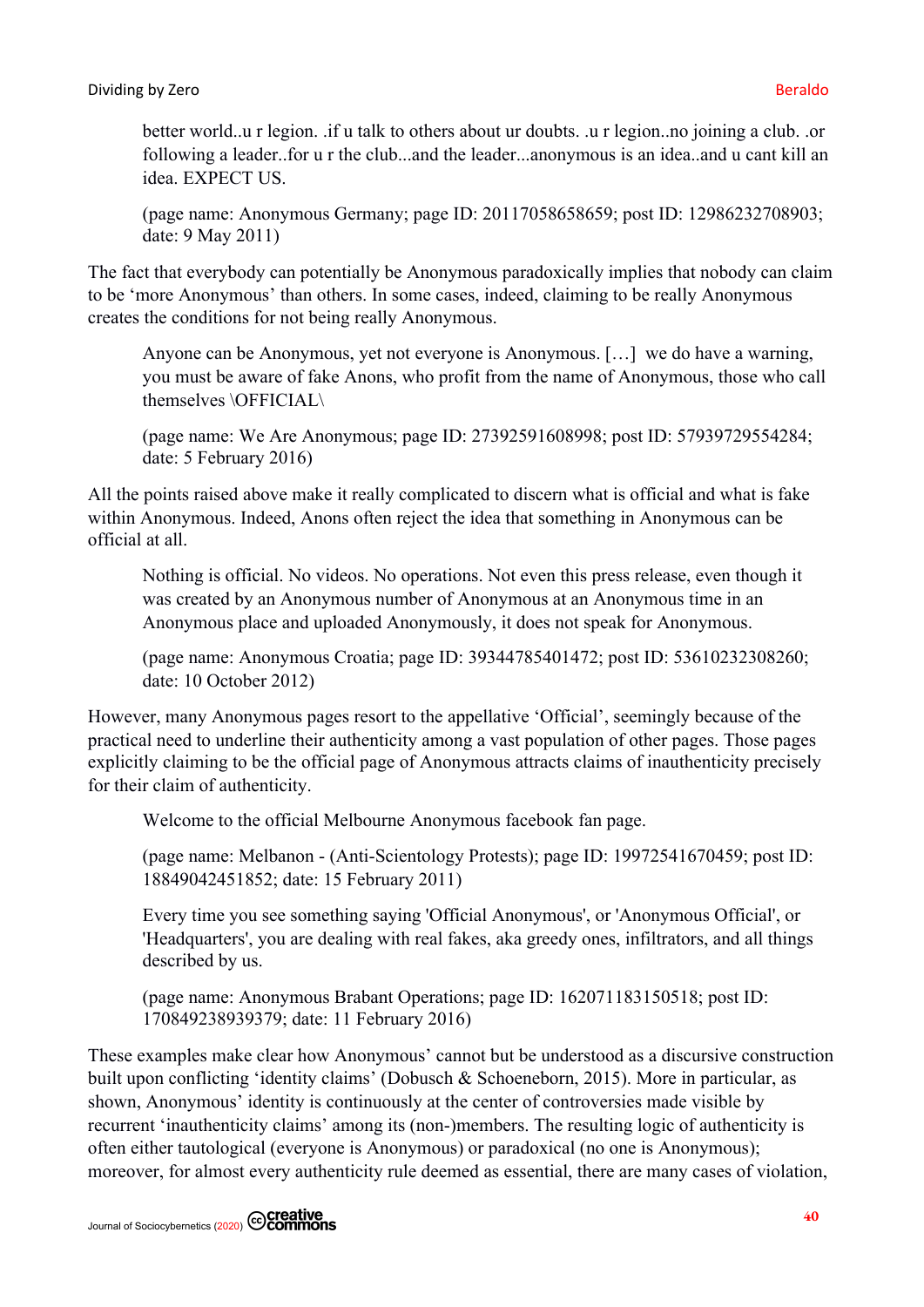introducing a further level of contradiction. The practical effect of all this is the recurrent impossibility of discerning between real and fake appropriations: the categories of authentic and inauthentic fail to delimit the boundaries of who is really Anonymous. Still, inauthenticity and authenticity claims are widespread in Anonymous' self-definitions: everything can be either official or fake, according to contingent factors. The Anonymous-original and the Anonymous-copy, in other words, are sometimes indistinguishable because, like simulacra (Baudrillard, 1994), each copy has no reference to any real original. Everyone is Anonymous, because no one is Anonymous; however, as the examples clearly show, someone turns out to be not so Anonymous. The boundaries between 'who is in' and 'who is out' are undefined; but still they are continuously defined. Anonymous is suspended in a continuous, explicit process of group formation: the collective is the situated and contingent accomplishments of the unfolding of controversies (Latour, 2005). Any definition of in-group boundaries is to some extent subjected to contestation and generates accuses of false attributions. However, the intensity and persistence of inauthenticity claims within Anonymous are almost unique in their character and can be understood as a constitutive element of Anonymous' peculiar identity.

If we have to answer the question 'who is Anonymous?', the following statements, all expressed as tautologies or paradoxes, clearly descend from Anons' own definitions reported above: 'Anonymous is who wants to be Anonymous'. 'Anonymous is who Anonymous wants'. 'Anonymous is not unanimous, Anonymous has one voice'. 'You cannot join Anonymous, you are Anonymous'. 'No one is Anonymous, everyone is Anonymous (but someone is not Anonymous)'. 'Official announcement: there are no official announcements'

## **6. Who Is Anonymous? Essential Inessentiality**

This section intends to dig into the corpus of Anonymous' posts and comments for insights concerning its ontological status: who is Anonymous, in the sense of what are the constitutive elements of Anonymous' identity?

We are one. We are many. One does not speak for many. Many do not speak for all. No one speaks for all. We come from all walks of life. All age, race, sex, places. We have no ideologies. We have every ideology imaginable. We have no goals. We have every goal imaginable. To understand Anonymous would be to understand our universe. Anonymous cannot be labeled, blamed or made a scapegoat.

(page name: Anonymous News And More; page ID: 48742004463265; post ID: 49110648759734; date: 18 January 2013)

Being simultaneously one and many allows Anonymous to be nothing and everything, to endorse any cause and not to have to endorse any cause. Thus, it allows Anonymous to escape any definition or classification. In other words, as one of its prominent slogan states, Anonymous 'is legion'.

Anonymous is Legion, for we are many

(page name: Anonymous; page ID: 27893179991; post ID: 29466973573; date: 31 January 2010)

This expression comes from the Gospels, where Jesus confronts a man possessed by demons: 'And he asked him, What is your name? And he answered, saying, My name is Legion: for we are many'. Anonymous explicitly refuses to meet this request, becoming the omni-inclusive, ungraspable identity that it proves to be.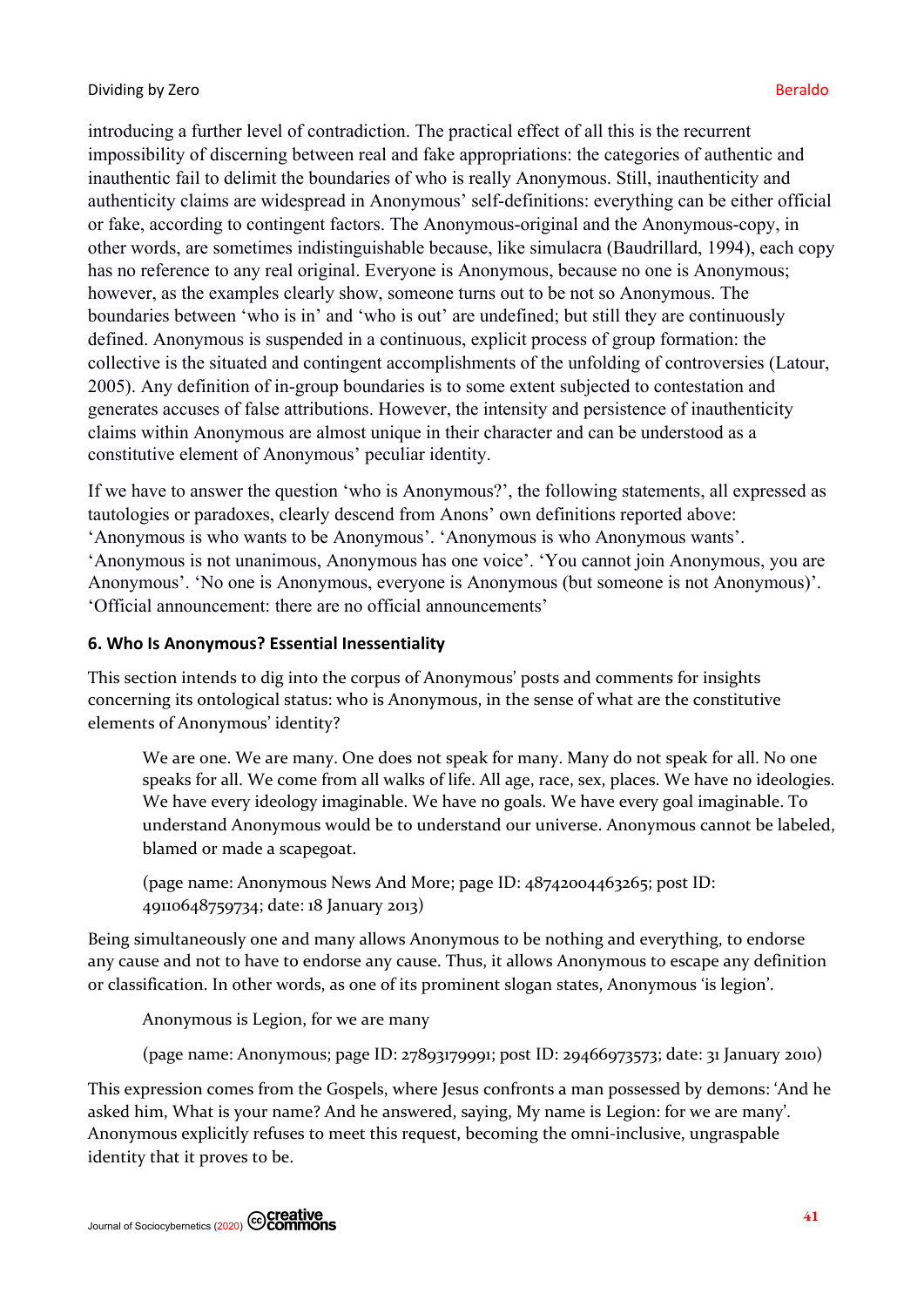#### Dividing by Zero **Beraldo**

The fact that Anonymous is a legion crossed by continuous conflicts, however, does not mean that it does away with a sense of unity. On the contrary, references to its 'we'-ness and emphasis on unity are extremely frequent:

Anonymous is Legion, for we are many

(page name: Anonymous; page ID: 27893179991; post ID: 29466973573; date: 31 January 2010)

One great thing from our previous attacks was successful because WE speak as one. […] WE are one, like our Mask represents. No colors, no heights, no religion and no regions. WE are all the same. WE speak as one. WE are family, my brothers...sisters... let us respect each other; WE must unite and meet our common goal and deliver our message. The more WE used WE, the stronger WE are, the weaker they become. WE are Anonymous and WE are family.

(page name: Anonymous Pangasinan; page ID: 14124528270273; post ID: 26199480396111; date: 24 February 2014)

The contradiction in terms that follows the incredibly conflictual character of Anonymous and its emphasis on unity is sometimes interpreted in the sense that Anonymous is the one voice of many voices:

we are not an entity, we are the union of all .. do not fight for a cause, fight for the cause of all

(page name: Anonymous Grupo; page ID: 21788375834254; post ID: 27858206893937; date: 8 February 2013)

In this way, Anonymous can fit divergent positions and empower all of them: it gets stronger and stronger precisely by incorporating any aspect of the world, by collecting many voices under the same name, and providing them with an element of unity beyond the differences.

Looking for the essential traits defining Anonymous' identities means to elucidate the ontological status of Anonymous. The following post provide Anonymous' perspective on this:

we'd like to take this opportunity to elucidate our goals, ideology and ontological status. First and foremost, it is important to realize that ANONYMOUS - in fact - does not exist. ANONYMOUS is nothing but an idea

(page name: Anonymous Ohio; page ID: 48464697490774; post ID: 48465072157403; date: 6 January 2013)

Anonymous, in Anons' own words, does not exist. The fact that Anonymous is nothing, however, implies that Anonymous can be everything. When Anons have to concretely define what Anonymous is, they often say it is not a group or organization but an idea, something more abstract than anything that really exists.

Anonymous is nobody. Anonymous is nothing. Anonymous is an idea. Ideas cant be killed

(page name: Anonymous Nation; page ID: 44666233209313; post ID: 45043579171578; date: 24 April 2013)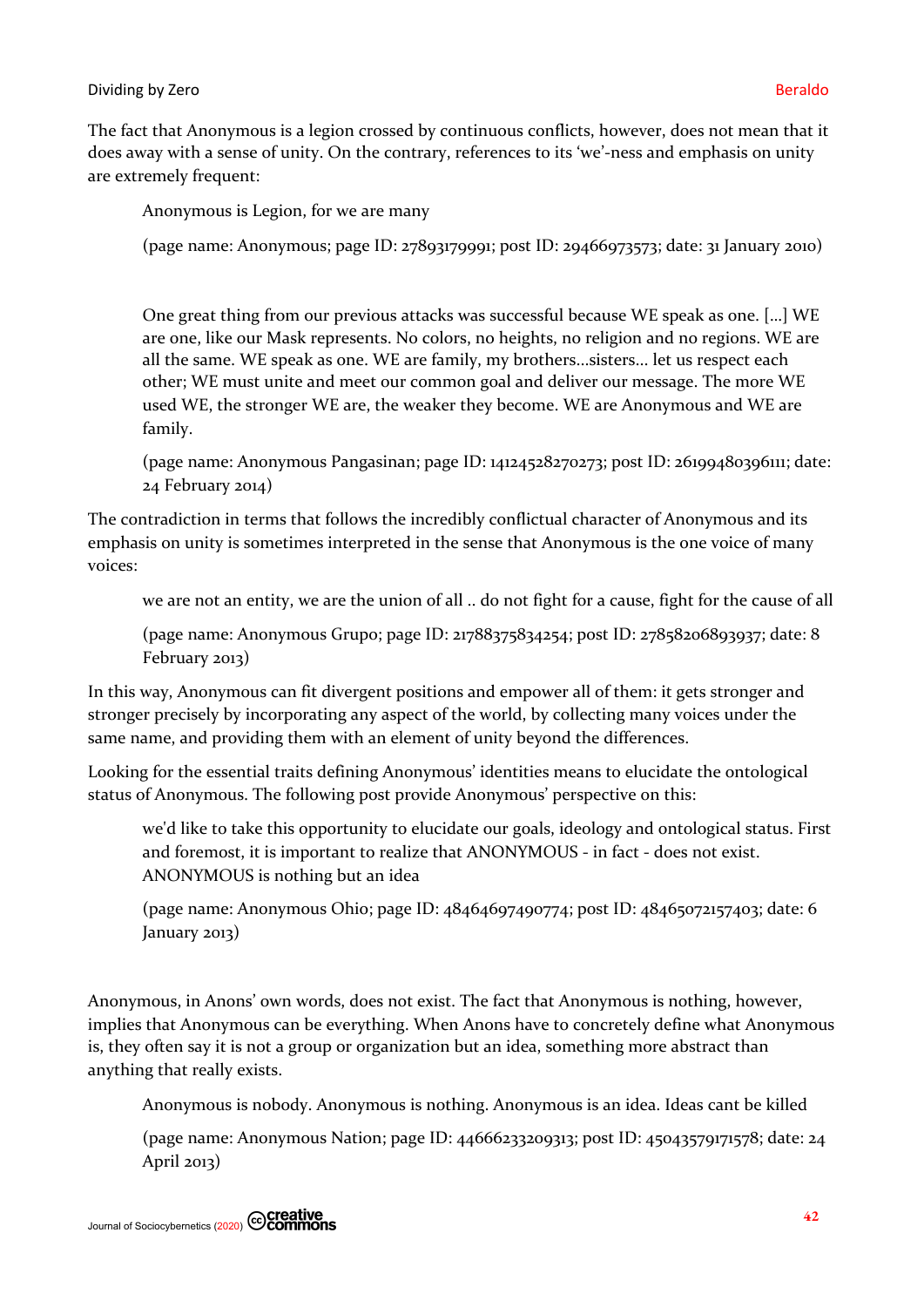For this very reason, Anonymous is immortal, because ideas do not belong to the actual world, but resist in a state of virtuality. They cannot be annihilated, because they really are without actually being.

Anonymous has no face, no race, and no origin. Anonymous is a force and as such, simply is. Anonymous is not I, you, or we. Anonymous is all without name, blame, and restraint. Anonymous cannot be hurt, damaged, or stopped.

(page name: The Anonymous; page ID: 16167528389853; post ID: 43026329370639; date: 2 November 2012)

Anonymous has no will, no purpose, no predefined direction to follow. This, instead of representing a weakness, is converted into the very same conditions of its indestructability: you cannot chase that which does not follow a route.

The will of Anonymous is unclassifiable and therefore is unconquerable. This is the root of its purpose. For kingdoms and armies whose objectives and goals are obvious are easily manipulated and destroyed. When you know what your peers want or need, you know exactly how to control them. Anonymous needs nor wants anything. It has no moral brackets that one could use to predict it's behavior. Its transparent unpredictability is an impenetrable shield which no manipulative force can hinder or tame

(page name: Anonymous; page ID: 1700443796880455; post ID: 1740079076250260; date: 30 May 2016)

Anonymous is never the same, as Anonymous is constantly evolving and redefining. Its dynamic character is not just a matter of natural motion of everything, but a productive flow which is endorsed to access a source of constant energy.

Chaos is change and change is life. Anonymous is in constant flux. It is the embodiment of change. When Anonymous demands justice, it asks not for stagnant order, but disarray and destruction. Anonymous seeks to set fire the overgrown fields of the social order so that their ashes may nutrient the growth of healthy plants.

(page name: Anonymiss Germany; page ID: 36643559355774; post ID: 46056295747833; date: 28 February 2016)

The possibility of negating its own propositions and attending to any conflicting goal, according to some Anons, is not an expression of disfunction, but rather the result of a deliberate plan: Anonymous is incoherent by definition.

Once an individual attempts to act as, or act for, the many, Anonymous is no longer the incoherent machine it is intended to be.

(page name: Anonymous; page ID: 14033595149; post ID: 122409335770; date: 19 September 2009)

Anonymous continuously contravenes its own rules and contradicts itself. However, this is nothing that Anons themselves have not embedded in their self-representation. What can be seen, on a certain level, as a fake manifestation of the real anonymous, on another level of abstraction is explicitly recognized as a constitutive element. Anonymous is undefinable by definition. It is, in Anons' words, a legion: not simply one unified entity, nor simply the juxtaposition of many groups.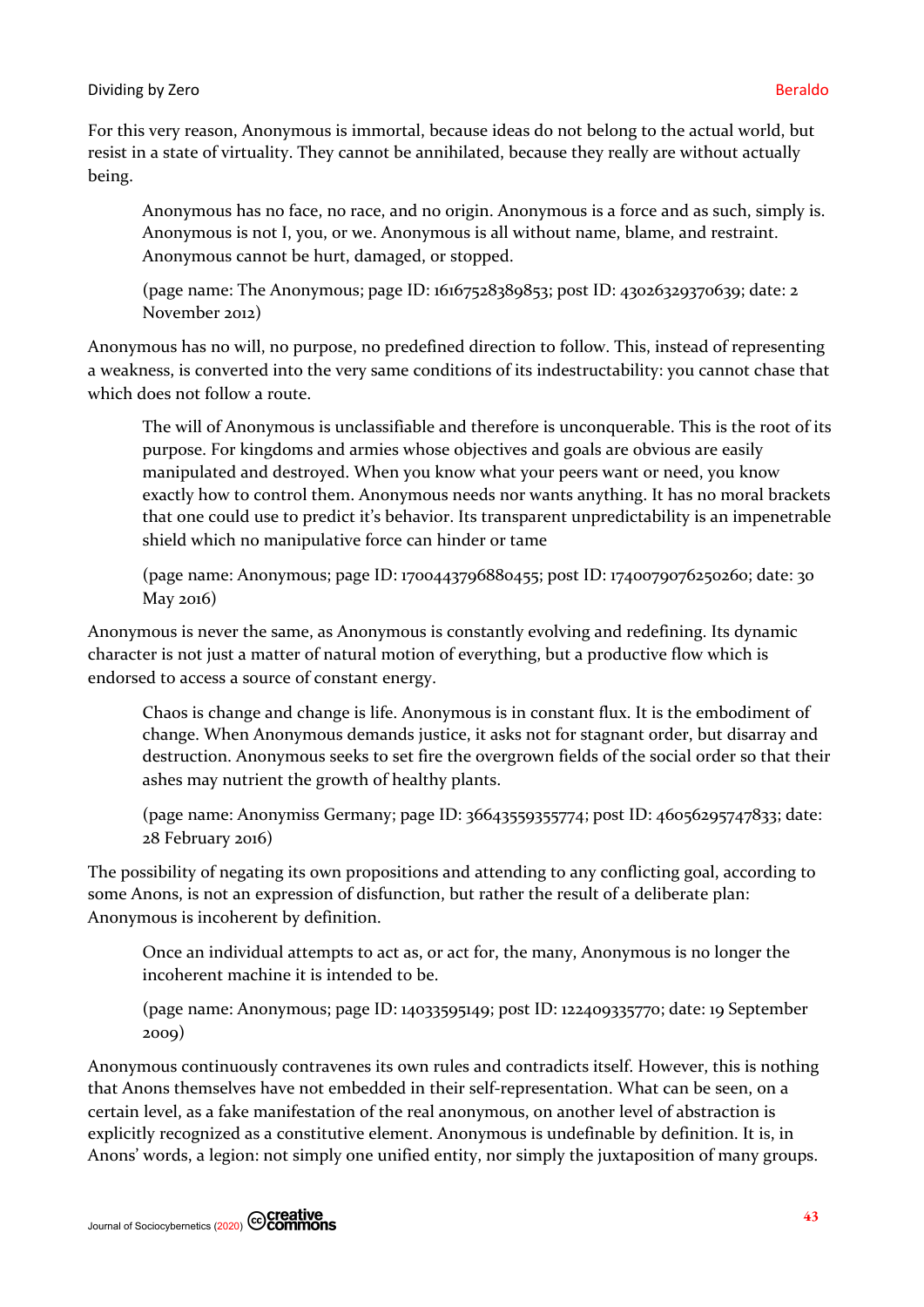In other words, it is a multiplicity: it vividly exists in a fractional dimension, as 'more than one less than many' (Mol, 2002). Anonymous, however, is also a family: the many diverging opinions and the recurrent infights do not compromise a strong sense of 'we'-ness and unity, thus expressing the existence of a collective identity (Kavada, 2015; Melucci, 1996), although undoubtedly sui generis. Anonymous has a peculiar ontological character, since it is not a group in the conventional sense, nor even something that actually exists: it is an abstract idea that can be incarnated in different forms. Conversely, Anonymous exists as a virtuality: it is real but not actual, because it can be actualized in different, contingent forms ((Deleuze, 1988). The possibility to re-actualize a pure virtuality in radically different instances is what makes so evident Anonymous' multiplicity status and its role of incoherent machine: the heterogeneity and contradictions between its manifestations, as well as the systematic mismatch between its declarations and its behavior, are anticipated in its own definition.

Again, when translated in synthetic propositions, the answers to the question 'who is Anonymous?' that we can derive from Anons' self-definitions are paradoxical and/or tautological: 'Anonymous is one, Anonymous is many'. 'Anonymous does not exist, Anonymous simply is'. 'Anonymous is everything, Anonymous is nothing'. 'Anonymous has no will, Anonymous wants everything'. 'Anonymous is always the same because Anonymous is never the same'. 'Anonymous is intended not to be intended'.

## **7. Complexity Unveiled: From (Radical) Reflexivity to (Radical) Recursivity?**

When discussing the problems of applying the term identity to dynamic, composite actors such as social movements, Melucci argues that 'when requested its identity, a collective actor (excluding the extreme, completely schizophrenic situation) is able to provide an answer through its many mouths in a definite way' (Melucci, 1996, p. 86). The previous sections have, in turn, assessed how Anonymous adhere to this extreme, completely 'schizophrenic' situation, and confirmed that, being this the case, the many mouths of the collective actor are unable to answer in a definite way to the question: who are you? These answers are generally maintained as self-referential, rather than resolved in non-recursive forms.

The previous sections have reported statements that have already been widely acknowledged by poststructuralist theories reflecting on the complexity of society: any group is in a permanent state of group formation (Latour, 2005); any entity is the actualization of a virtual multiplicity (Deleuze, 1988); any copy bears a counter-intuitive relation towards the notion of original (Baudrillard, 1994); any object exists in a fractional dimension at the intersection of multiple realities (Mol, 2002). However, the investigation of the self-definitions of Anonymous shows a homology between these complex propositions developed by intellectuals to deconstruct the appearances of reality and analogously complex propositions developed by social movements in the act of self-description.

It is impossible to define Anonymous in ostensive terms from what it does, believes or says, because of the lack of even a residual core of coherence. Trying to provide an extensional definition of Anonymous is challenging because of the widespread inauthenticity claims. Providing an intensional definition is alike problematic, since no essential traits exist that could be made explicit. However, following Anonymous' own declarations, many definitions of who is Anonymous are implicitly or explicitly stated. The counterintuitive aspect, though, is that these definitions are often expressed in terms of tautologies ('Anonymous is everyone because everyone is Anonymous') or of paradoxes ('everyone is Anonymous, because Anonymous is no one'). The systematic mismatch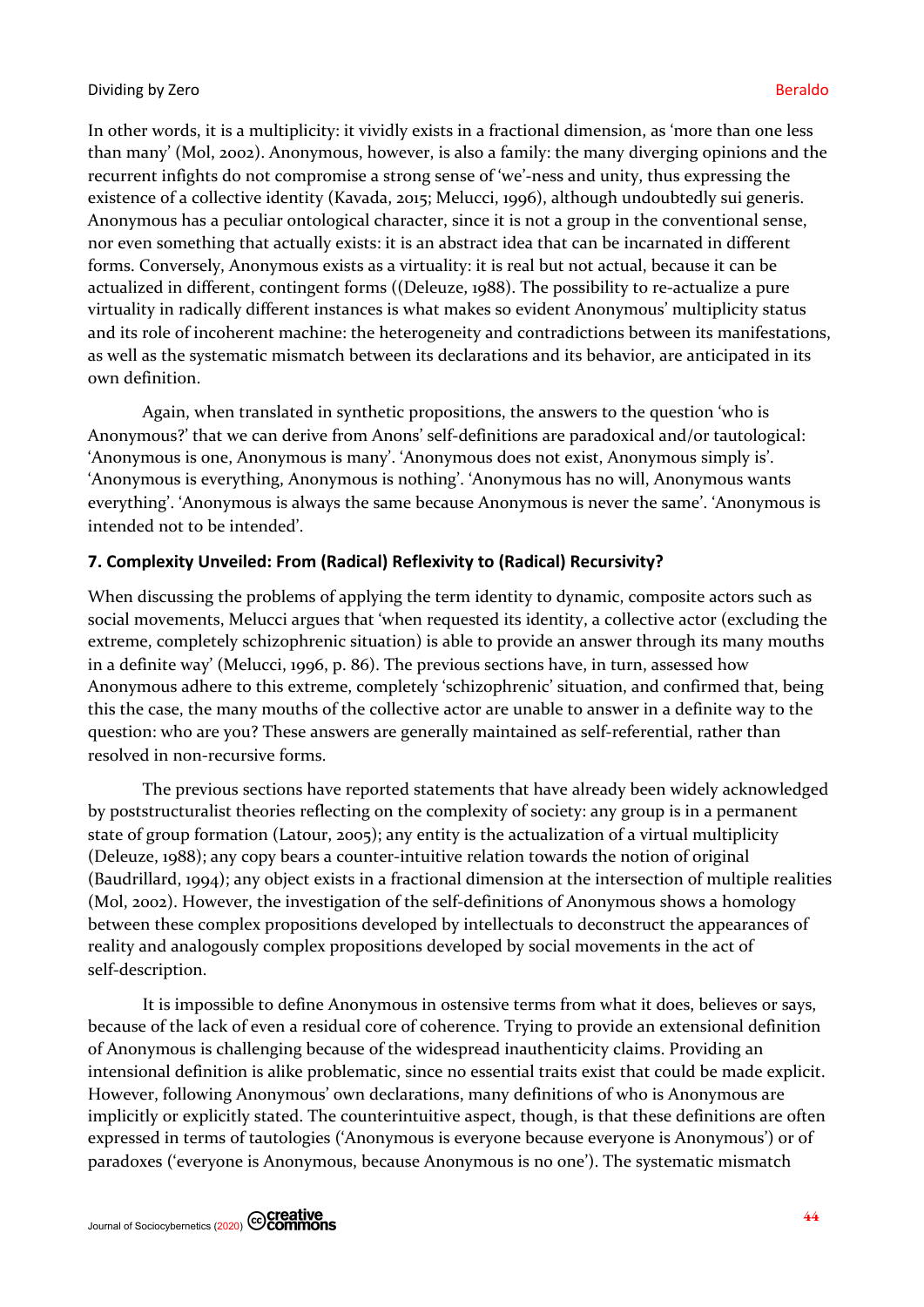between what Anonymous says and what Anonymous does is a further element of contradiction; coupled with the deliberate mission of being an incoherent machine, however, this mismatch generates a paradox of the sort: 'Anonymous does not what Anonymous says'; 'Anonymous says that Anonymous does not what Anonymous says'; 'Anonymous does what Anonymous says', etc. Anonymous, in other words, lies in an ontological paradox which allows it to convert the very same conditions of its dismantling into the conditions of its persistence.

Anonymous can only be defined in self-referential terms precisely because non-essentiality has been incorporated in its essentiality, inauthenticity in its authenticity. Anonymous is not only a multiplicity; it defines itself as an incoherent machine. Anonymous does not contradict itself even (especially) when it contradicts itself. Its complex character is not confined to its inner logic of reproduction, instead is brought to the surface, incorporated in its representations; consequently, the recursive loop upon which any social system is based is never cut, as recursion itself is made explicit rather than hidden.

It is useful to introduce a pragmatic distinction between reflexivity and recursivity. Whereas both are self-referential processes, thus signals of systems acting upon themselves, reflexivity is often understood as a relation between series of self-observations, in which each step incorporate a synthesis of previous observations; we understand here recursivity, instead, as a relation between self-observations at different degrees of abstraction, in which each observation is subsumed but not synthesized by each level of abstraction. The need for this distinction comes from the recognition that whereas radical reflexivity is an acknowledged property of late modernity (Beck et al., 1994; Dean, 2009) and, more specifically, of 'new social movements', Anonymous' relation to self-reference is quite distinctive. The feminist movement, for example, was never a monolith but an open field of elaboration, precisely because of its emphasis on reflexivity (Melucci, 1996). The anti-globalization movement transcended internal incoherence through 'reflexive framing', the iterative renegotiation of meaning (Chesters & Welsh, 2005). In this sense, reflexivity refers to the capacity of subjects to retroductively question their own identity, in the process synthesizing new definitions. In contrast, recursion is recalled here as the process of abstracting a meta-level of identity, one that does away with the necessity of synthetic definitions. Anonymous is who is Anonymous; Anonymous is not who Anonymous says Anonymous is; Anonymous is everyone and no one; Anonymous, after all, does not even exist.

According to Dean, the rise of communicative capitalism marks the intensification of the circulation of symbols which, in turn, reduce their efficiency in anchoring meaning and identities (Dean, 2009). This represents a condition in which 'reflexivity, then, 'goes all the way down' as we are captured in continuous loops of self-questioning and doubt' (Mumby, 2016, p. 891). Anonymous, on the contrary, seems to create permanent opportunities for action and identification by embracing what we can call 'radical recursion' (Rosen, 2004). What 'goes all the way down' in these cases is not reflexivity, but recursivity: the impossibility of action that would follow from endless contingency, doubts and reflections is ultimately surpassed by the abstraction of a higher-order level of observation. Whereas conventional organizations 'are driven by the continuous need to deparadoxify their inherent contingency' (Schoeneborn, 2011, p. 682), Anonymous perpetuate its immanent contingency by embracing its paradoxical foundations. In this way contradiction, a source of schismogenesis, is sublimated in paradox, a source of autopoiesis. Despite the two terms being often conflated in common language, indeed, 'a paradox is not a contradiction. A paradox abolishes contradiction. It does not negate, it compounds.' (Massumi, 1992, p. 21).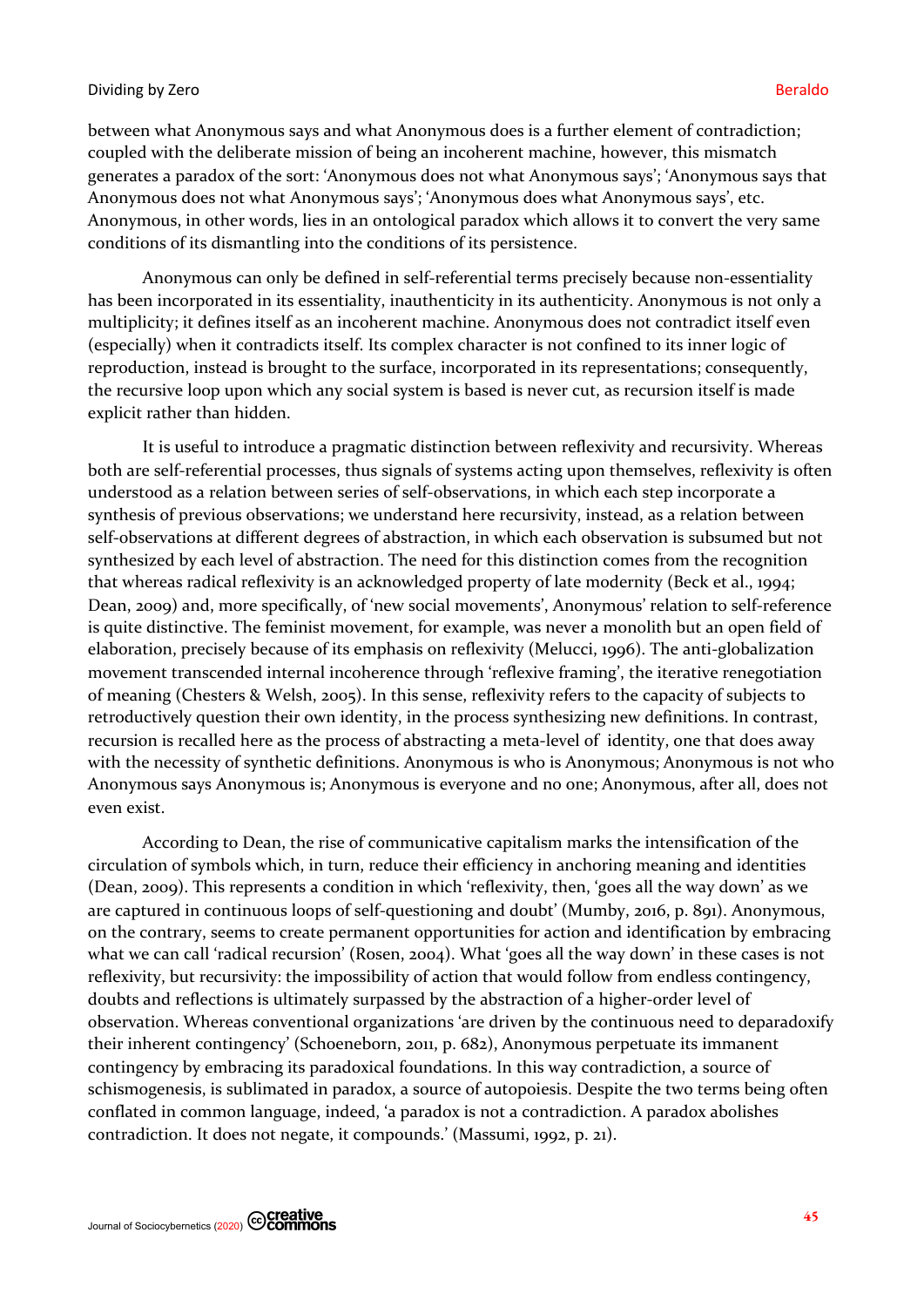This leads back to Luhmann's observation that modern societies need to deparadoxize their foundations through ideologies. Whereas in segmentary societies the problem of self-description is solved on a rather immediate level, close to everyday experience, with the advent of modernity 'society responds to the loss of its natural and unchallenged representation by stating the problem of identity in a more abstract way' (Luhmann, 1988, p. 27). Anonymous seems to move further in this abstraction process, pushing the 'modernist' reproduction of the identity of a system towards a further degree of abstraction, one that Luhmann's could only postulate and not observe:

fundamentally different forms of societal self-descriptions have not been established […] In the long run, it may be possible that second-order systems-theoretical observations (that is, observations and descriptions of societal self-observations and self-descriptions) will yield very different results. (Luhmann, 1992, p. 29)

Anonymous resembles this set of second-order observations that moves the logic of the autopoiesis of social systems to a new level. We could then interpret Anonymous following Melucci's conceptualization of social movements as 'prophets' (Melucci, 1996): a fringe social formation announcing yet-to-be-consolidated patterns of reproduction, thus opening endless opportunities for action and identity in a era of generalized doubt and impasse. The price to pay for such a transition, this case seems to suggest, is being able to sustain our gaze into the abyss, embracing the paradox above which we all lie.

#### **References**

Ahuvia, A. (2001). Traditional, Interpretive, and Reception Based Content Analyses:

Improving the Ability of Content Analysis to Address Issues of Pragmatic and

Theoretical Concern. Social Indicators Research, 54(2), 139–172.

<https://doi.org/10.1023/A:1011087813505>

Andersen, N. Å. (2011). Conceptual history and the diagnostics of the present. Management

& Organizational History, 6(3), 248–267. <https://doi.org/10.1177/1744935911406152>

Bateson, G. (1972). Steps to an Ecology of Mind: Collected Essays in Anthropology,

Psychiatry, Evolution, and Epistemology. University of Chicago Press.

Baudrillard, J. (1994). Simulacra and Simulation. University of Michigan Press.

- Beck, U., Giddens, A., & Lash, S. (1994). Reflexive Modernization: Politics, Tradition and Aesthetics in the Modern Social Order. Stanford University Press.
- Bennett, W. L., & Segerberg, A. (2012). The Logic of Connective Action. Information, Communication & Society, 15(5), 739–768.

<https://doi.org/10.1080/1369118X.2012.670661>

Chesters, G., & Welsh, I. (2005). Complexity and Social Movement(s): Process and

Emergence in Planetary Action Systems. Theory, Culture & Society, 22(5), 187–211.

<https://doi.org/10.1177/0263276405057047>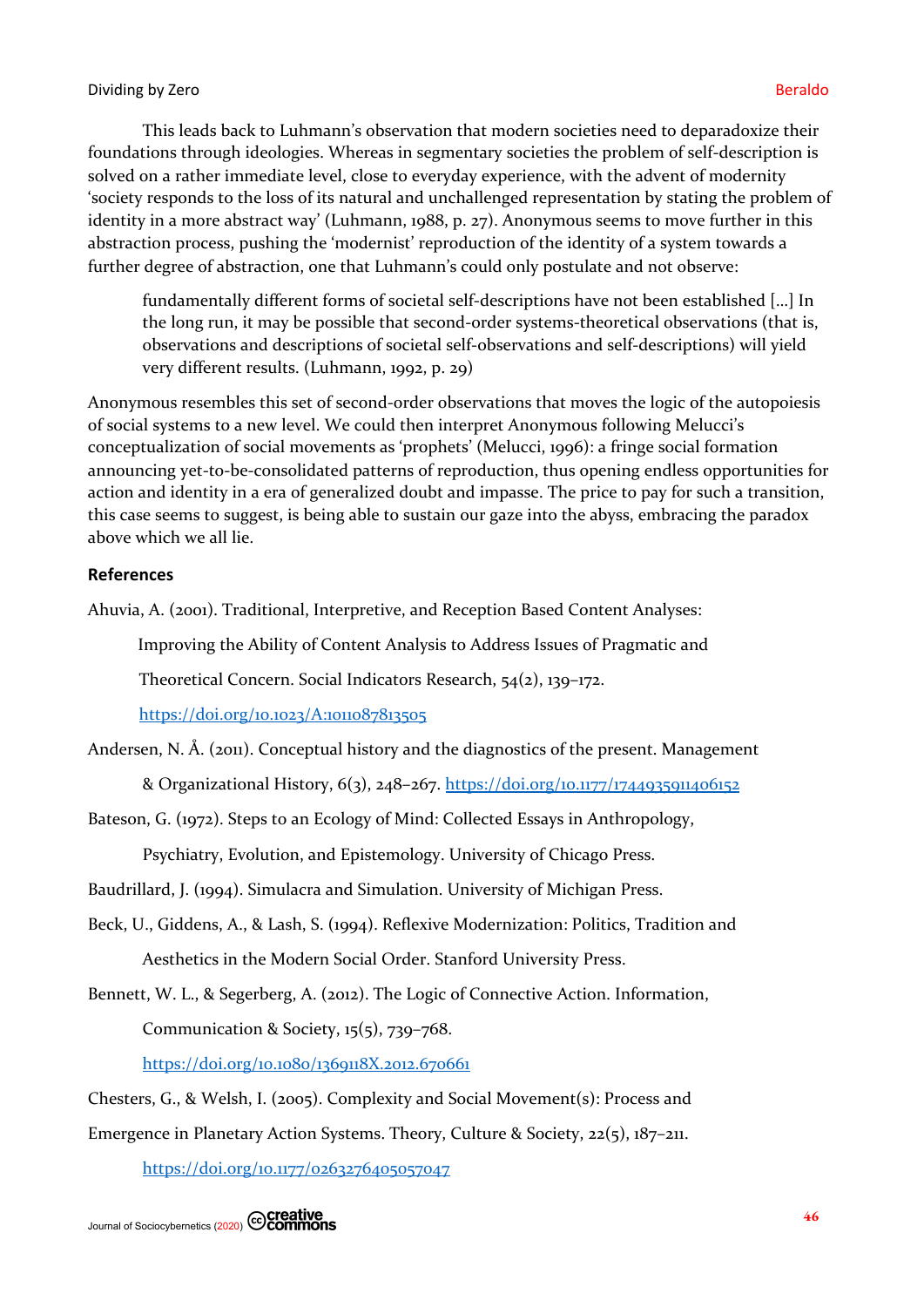Coleman, G. (2013). Anonymous in Context: The Politics and Power behind the Mask. Centre for International Governance Innovation.

[https://www.cigionline.org/publications/anonymous-context-politics-and-power-behind-mas](https://www.cigionline.org/publications/anonymous-context-politics-and-power-behind-mask)  $\bf{k}$  $\bf{k}$  $\bf{k}$ 

- Coleman, G. (2015). Hacker, Hoaxer, Whistleblower, Spy: The Many Faces of Anonymous (Reprint edition). Verso.
- Dean, J. (2009). Democracy and Other Neoliberal Fantasies: Communicative Capitalism and Left Politics. Duke University Press.

Deleuze, G. (1988). Bergsonism. Zone Books.

- Deleuze, G., & Guattari, F. (1987). A Thousand Plateaus: Capitalism and Schizophrenia. University of Minnesota Press.
- Dobusch, L., & Schoeneborn, D. (2015). Fluidity, Identity, and Organizationality: The Communicative Constitution of Anonymous. Journal of Management Studies, 52(8), 1005–1035. <https://doi.org/10.1111/joms.12139>
- Fuchs, C. (2013). The Anonymous movement in the context of liberalism and socialism. 5(2), 345–376.
- Kavada, A. (2015). Creating the collective: Social media, the Occupy Movement and its constitution as a collective actor. Information, Communication & Society, 18(8), 872– 886.
- Latour, B. (2005). Reassembling the social: An introduction to actor-network-theory / Bruno Latour. Oxford University Press.

[http://proxy.uba.uva.nl:2048/login?url=http://search.ebscohost.com/login.aspx?direct=true&](http://proxy.uba.uva.nl:2048/login?url=http://search.ebscohost.com/login.aspx?direct=true&db=nlebk&AN=211608&site=ehost-live) [db=nlebk&AN=211608&site=ehost-live](http://proxy.uba.uva.nl:2048/login?url=http://search.ebscohost.com/login.aspx?direct=true&db=nlebk&AN=211608&site=ehost-live)

Luhmann, N. (1988). Tautology and Paradox in the Self-Descriptions of Modern Society (S. Fuchs, Trans.). 6(1), 21–37.

Luhmann, N. (1992). What is Communication? Communication Theory,  $2(3)$ ,  $251-259$ . <https://doi.org/10.1111/j.1468-2885.1992.tb00042.x>

Luhmann, N. (1995). Social Systems. Stanford University Press.

Massumi, B. (1992). A User's Guide to Capitalism and Schizophrenia: Deviations from Deleuze and Guattari. MIT Press.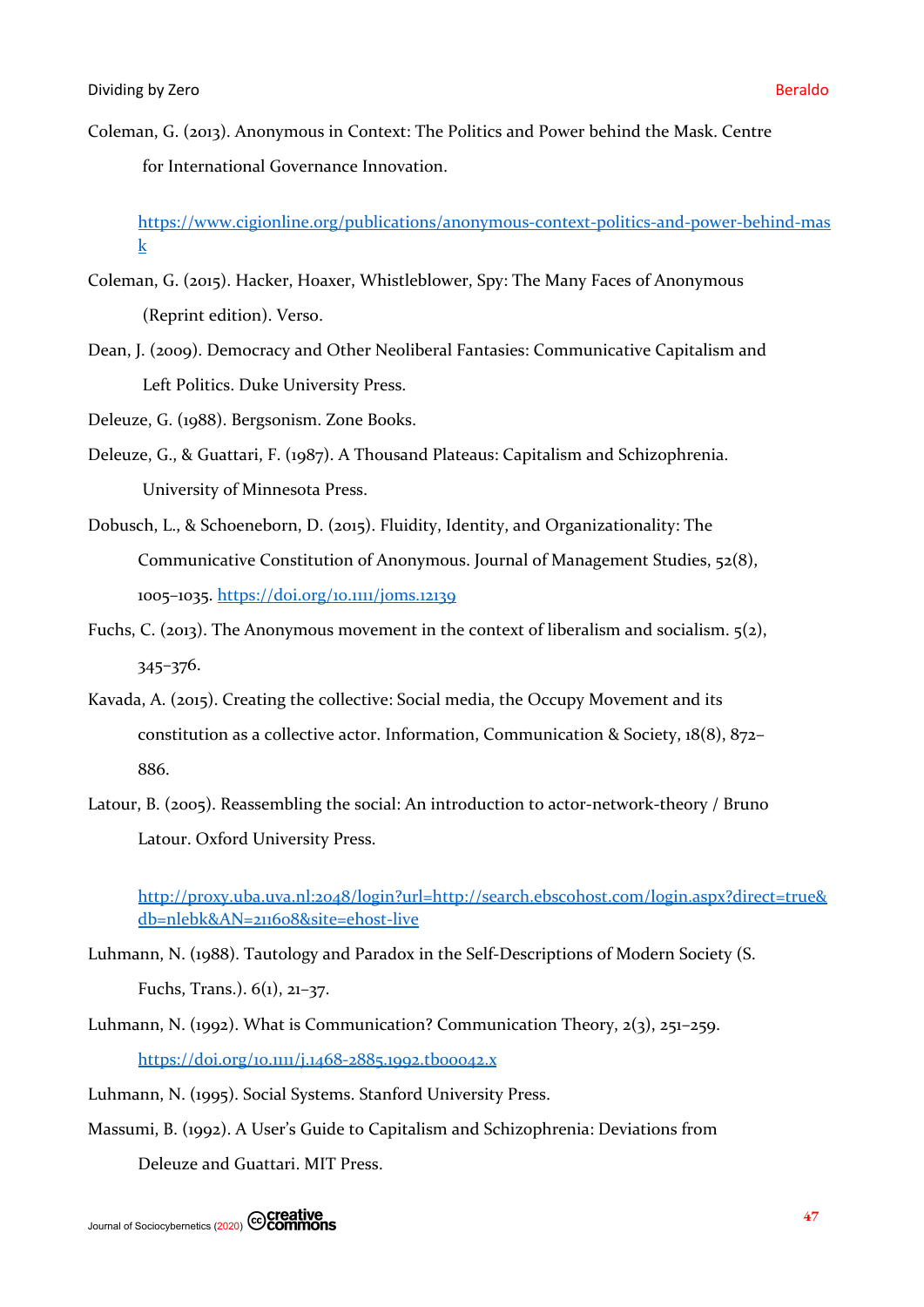- Maturana, H. R., & Varela, F. J. (1991). Autopoiesis and Cognition: The Realization of the Living. Springer Science & Business Media.
- McDonald, K. (2006). Global movements: Action and culture. Blackwell Pub.
- Melucci, A. (1996). Challenging Codes: Collective Action in the Information Age. Cambridge University Press.
- Mol, A. (2002). The Body Multiple: Ontology in Medical Practice. Duke University Press.
- Monterde, A., Calleja-López, A., Aguilera, M., Barandiaran, X. E., & Postill, J. (2015). Multitudinous identities: A qualitative and network analysis of the 15M collective identity. Information, Communication & Society, 18(8), 930–950. <https://doi.org/10.1080/1369118X.2015.1043315>
- Mumby, D. K. (2016). Organizing beyond organization: Branding, discourse, and communicative capitalism. Organization, 23(6), 884–907. <https://doi.org/10.1177/1350508416631164>
- Olson, P. (2013). We Are Anonymous. Random House.
- Palys, T. (2008). Purposive Sampling. In The SAGE Encyclopedia of Qualitative Research Methods (pp. 698–698). SAGE Publications, Inc.

<https://doi.org/10.4135/9781412963909>

- Rieder, B., Abdulla, R., Poell, T., Woltering, R., & Zack, L. (2015). Data critique and analytical opportunities for very large Facebook Pages: Lessons learned from exploring "We are all Khaled Said." Big Data & Society, 2(2), 2053951715614980. <https://doi.org/10.1177/2053951715614980>
- Rosen, S. M. (2004). What is Radical Recursion? SEED Journal, 4(1), 38–57.
- Schoeneborn, D. (2011). Organization as Communication: A Luhmannian Perspective. Management Communication Quarterly, 25(4), 663–689. <https://doi.org/10.1177/0893318911405622>
- Uitermark, J. (2017). Complex contention: Analyzing power dynamics within Anonymous. Social Movement Studies, 16(4), 403-417. <https://doi.org/10.1080/14742837.2016.1184136>